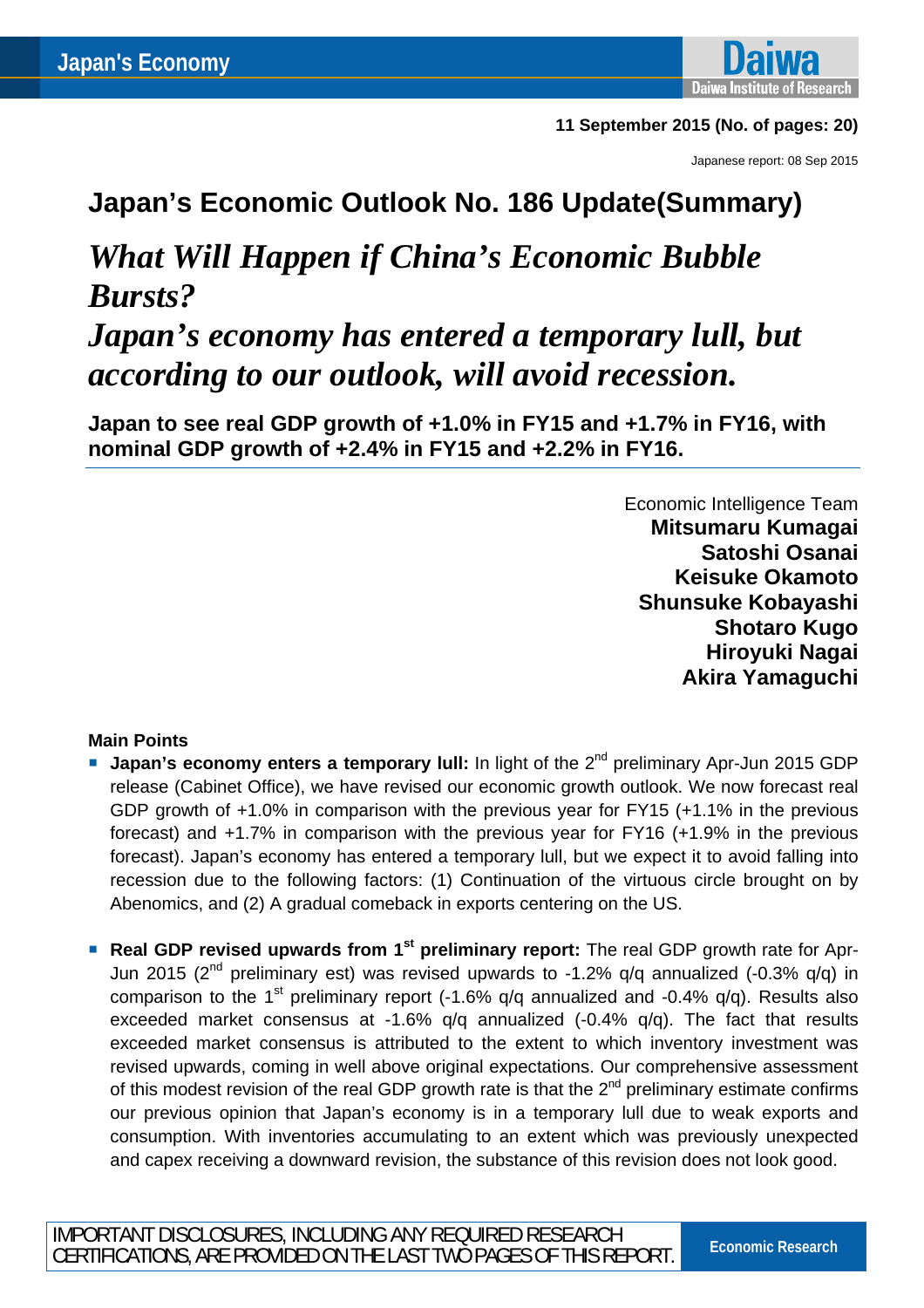- **While inventory investment was revised upwards more than expected, capex suffered a downward revision:** Performance by demand component in the revised Apr-Jun 2015 results shows capex suffering a downward revision, but inventory investment getting a larger upward revision than was originally expected, thereby providing some upward pressure to overall results. The results of corporate statistics brought capex investment down by -0.9% q/q, a downward revision in comparison to the  $1<sup>st</sup>$  preliminary GDP estimate (-0.1%). Meanwhile inventory investment grew by  $+0.3\%$  pt q/q, an upward revision from the 1<sup>st</sup> preliminary's +0.1%pt, exceeding market consensus by +0.2%pt q/q. Looking at inventory investment by category we see that all four major categories were revised upwards, with inventory growth seen in three areas – finished goods, raw materials, and distribution inventory. It should be noted, however, that there are recent signs of inventory accumulating. Meanwhile, public investment was revised downwards from the  $1<sup>st</sup>$  preliminary report, but no so much as to have a great influence on the final GDP figure. Housing investment, imports and exports were flat in comparison to the  $1<sup>st</sup>$  preliminary report, while personal consumption and government consumption were revised upwards.
- **Trends by demand component: Weak exports and consumption bring downward pressure on overall results :**Next we take a look at trends in demand components based on the results of the Apr-Jun 2015 (2nd preliminary est). Personal consumption was down by - 0.7% q/q (-0.8% on the 1st preliminary report), its first decline in four quarters, taking a short breather from the recovery trend seen up to now. While the employment environment is improving for households, there have been several factors weighing down on personal consumption: (1) Real compensation of employees from a macro viewpoint declined for the first time in two quarters by -0.2% q/q (-0.2% on the 1st preliminary report), (2) Automobile sales centering on light vehicles have slowed down, (3) Unseasonable weather has brought downward pressure on the economy, and (4) Prices of foodstuffs have been on the rise, making households more budget-minded. Housing investment grew for the second consecutive quarter at +1.9% (also +1.9% on the 1st preliminary report). Looking at the trend in new housing starts, a leading indicator for housing investment as a portion of GDP, the effects of the reactionary decline after last year's consumption tax increase easing up, and the employment and income environment affecting households is improving, while interest on housing loans is at a low. These factors have helped housing starts make a gradual comeback since the Oct-Dec period of 2014. Housing investment is recorded on a progressive basis, hence there is a lag in performance in comparison to housing starts, but housing investment has now hit bottom and has shifted into a growth trend. Capex declined for the first time in three quarters by -0.9% q/q (-0.1% on the 1st preliminary report) apparently taking a short break from the recent growth trend. However, the sense of overcapacity is easing up amongst corporations and improvements can be seen in corporate earnings, hence the positive environment for capex continues. In addition, considering the fact that capex is experiencing moderate growth on the whole and that there is a firm undertone in corporate plans for capex spending according to the BOJ Tankan, these results should not be taken in an overly negative light. Public investment grew for the first time in two quarters by +2.1% q/q (+2.6% on the 1st preliminary report). Results for the period were favorable, but the effects of having front-loaded government budgets in the past are gradually running out, leaving the leading economic indicator of public investment weak. This means that additional economic measures will be needed in the future in order to avoid a gradual decline.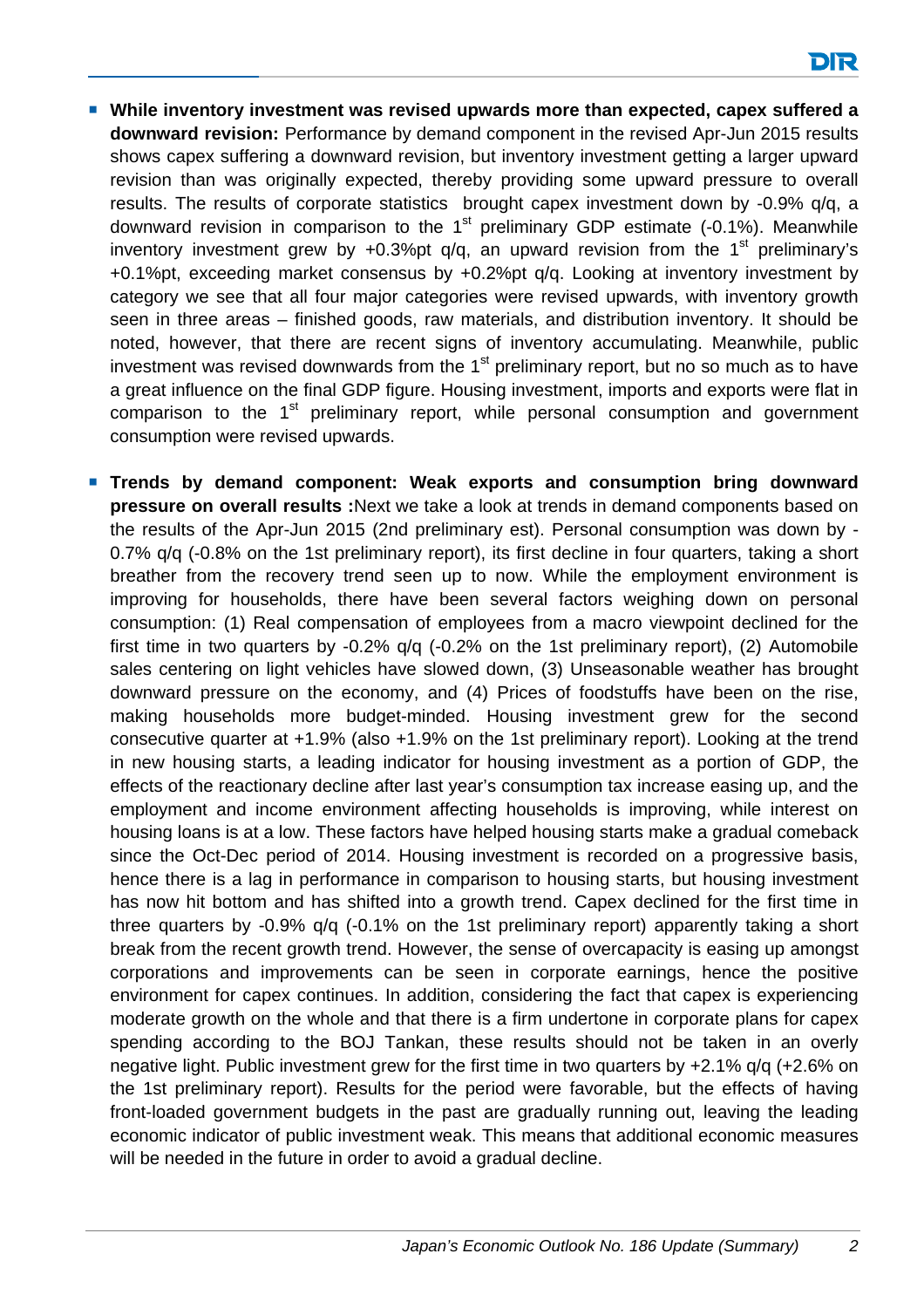Exports suffered a decline for the first time in six quarters at -4.4% q/q (also -4.4% on the 1st preliminary report). A decline in exports to both the US and Asia are seen as having contributed to downward pressure on performance. Imports have also slowed down due to the decline in domestic demand (-2.6% q/q, unchanged from the 1st preliminary report) for the first time in four quarters. The major contributor to downward pressure on exports which has expanded during this period is overseas demand (net exports), falling for the second consecutive quarter by -0.3%pt (also -0.3%pt on the 1st preliminary report).

**Japan's economy expected to gradually make a comeback, but a sense of uncertainty regarding the future has been increasing recently**: Our basic economic scenario sees Japan's economy gradually making a comeback. We expect real GDP to improve with personal consumption and exports, which contributed to downward pressure on this report, making a turnaround and capex gradually make a comeback. We expect the economy to return to a positive growth trend in the Jul-Sep 2015 period, even if only by a small amount. However, there is a certain amount of risk that real GDP could be sluggish for the time being. We suggest keeping an eye on the trend in inventory adjustment. Final demand during the Apr-Jun 2015 period was weak, and inventories have accumulated. For this reason we believe that there will be growing pressure to carry out inventory adjustment during the Jul-Sep 2015 period. In addition, considering the trends in the monthly indices, the pace of the comeback for personal consumption and exports could be slow. As for personal consumption, the positive environment for households in the areas of employment and income is expected to gradually lead to a recovery of the growth trend. Nominal wages and income are gaining support from positive factors including the following: (1) According to a survey carried out by the Japanese Trade Union Confederation, this year's pay scale increase is +0.69% y/y, (2) The FY2015 pension revision rate is +0.9% y/y (it was -0.7% in FY2014), and (3) Summer bonuses are expected to increase for the third consecutive year due to improvements in corporate business performance. This is expected to begin showing up in increases in household disposable income and promises to become a factor in increasing personal consumption a little further up the road. Meanwhile, the price of crude oil, which has experienced steep declines since the summer of 2014 is expected to continue at a low. There tends to be a time lag in the effects of this phenomenon, meaning that the consumer price will see downward pressure and real household wages will get a boost. However, considering the weak performance of personal consumption this period, chances are that households will continue to budget more carefully in response to the rush to raise prices of foodstuffs. Weakening consumer confidence is something which must be watched over carefully on into the future. Housing investment is expected to be free of the effects of the reactionary decline after the increase in consumption tax last year, and backed by improvements in the employment and income environment, is expected to move toward a moderate recovery now that housing starts, a leading indicator, are clearly making a comeback. As for exports, growth is seen gradually increasing centering on the advanced countries, and a shift to a growth trend is expected. However, both the US economy, and China's economy are becoming increasingly uncertain. There is some risk here that the recovery in exports could begin dragging its feet. The US economy experienced a major slowdown during the Jan-Mar 2015 period due to special factors, but has been making a comeback since the Apr-Jun 2015 period and should continue favorably in the future. The recovery in the US economy is expected to help not only Japan's exports to the US, but exports of Japanese intermediate goods to Asia since the US is the location of final demand for many goods. Europe's economy is expected to move gradually toward a comeback due to the effects of additional monetary easing on the part of the ECB, and so Japan's exports are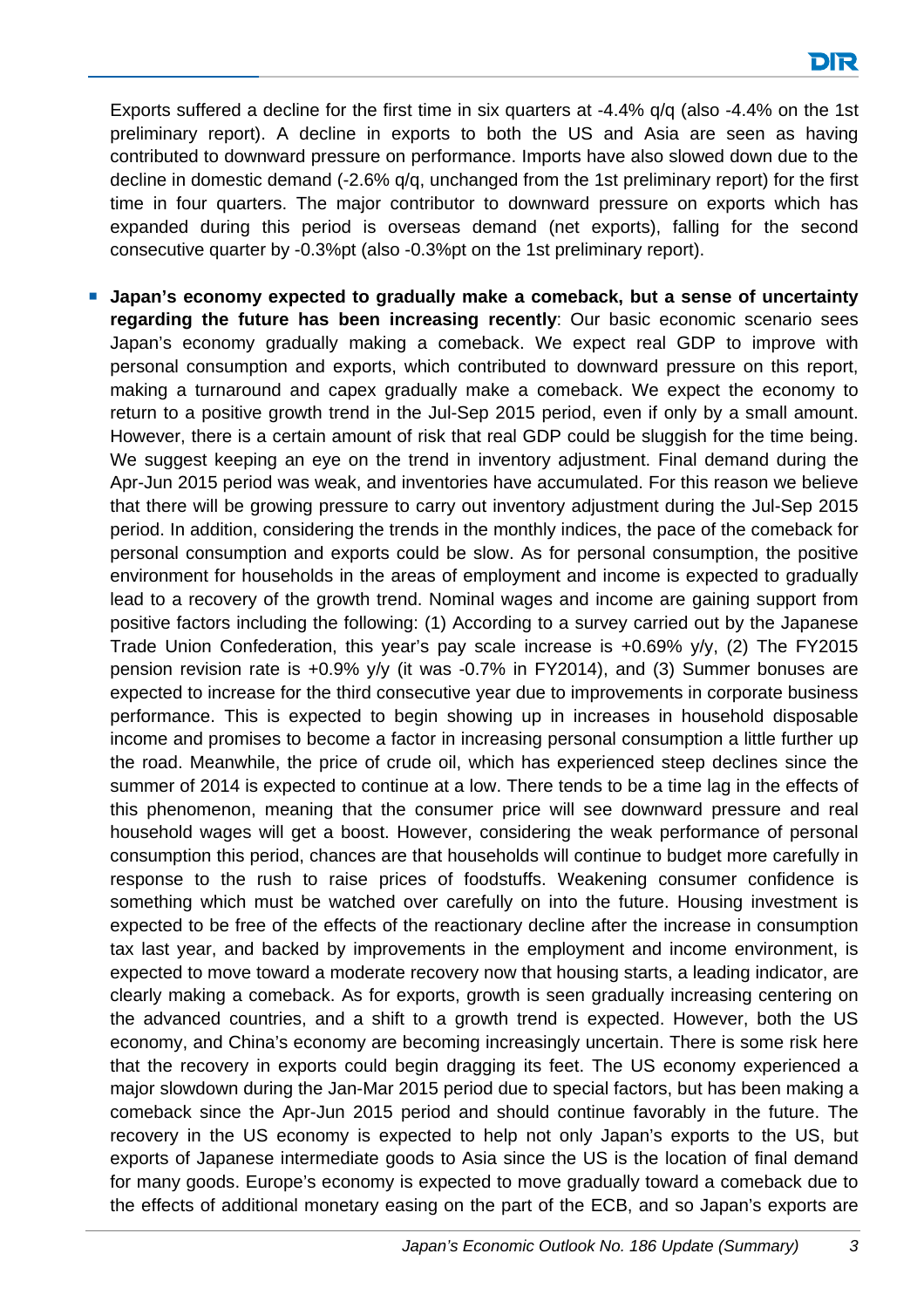seen continuing a steady undertone. As for China, whose economy has experienced slower growth recently, positive factors are now developing including the People's Bank of China showing stronger interest in monetary easing, and bringing expectations that moderate growth can be maintained on into the future and that the economy's back will not be broken due to recent developments. However, risk remains that US capital spending could remain in a downtrend due to weakening corporate earnings, and the possibility that the slowdown in the Chinese economy could continue unabated are factors which must be continually watched over with care in the future. As for capex, a moderately paced comeback is expected despite fluctuations. Machinery orders, another leading indicator, are expected to continue in a growth trend, while the BOJ Tankan indicates that capex activities are reflecting a steady undertone. Both non-manufacturing, which has reflected a growing sense of deficiency in capex for some time now, and the manufacturing sector will continue to be relieved of any sense of surplus in capex, and this should encourage more capex related demand in the future. Meanwhile, as the yen continues to be weak, some manufacturers appear to be increasing the percentage of their domestic production, while improvements in corporate earnings due to the major decline in the price of crude oil should also become a factor encouraging an increase in capex spending. However, considerable downtrends being experienced in personal consumption and exports could, if they continue, bring cuts in industrial production and capacity utilization. If this occurs, it would throw a shadow over hoped for recovery in capex spending. We suggest vigilance in this area.

- **What will happen if China's economic bubble bursts?:** In this report we examine the multiple dimensions of the consequences, as well as their magnitude, if China's economic bubble bursts. This is the key element of our report. According to our main economic scenario, the chances that China's economy could become mired in crisis are limited. Even if the amount of uncollectible loans held by China's banks were to suddenly surge in the future, it would be a bit hasty to assume that there would necessarily be an immediate fiscal crisis, though it cannot be denied that there is always the possibility that both China's economy and the global financial markets could be thrown into turmoil. What is more frightening is the risk of a major capital stock adjustment. According to a DIR simulation, if a capital stock adjustment were to occur, China's potential growth rate would at best fall to around 4%, while real economic growth would hover at around zero. A more serious meltdown would see China's potential growth rate falling to as little as 1.6%, with real economic growth bringing in significantly negative numbers. Furthermore, we are of the opinion that China's devaluation of the renminbi will have little effect, as it is merely a drop in the bucket.
- **Japan's main economic scenario the economy will shake off the temporary lull and enter a moderate economic growth phase:** The major focal point for Japan's economy in the near future is the question of whether the current situation is merely a temporary lull, or whether Japan will become mired in a recession. Judging from the performance of major demand components according to GDP statistics, there is some risk of the economy falling into recession. However, examination of three major judgment criteria ("merkmal") suggests that Japan's economy will be able to avoid a recession and head toward a moderate economic growth phase.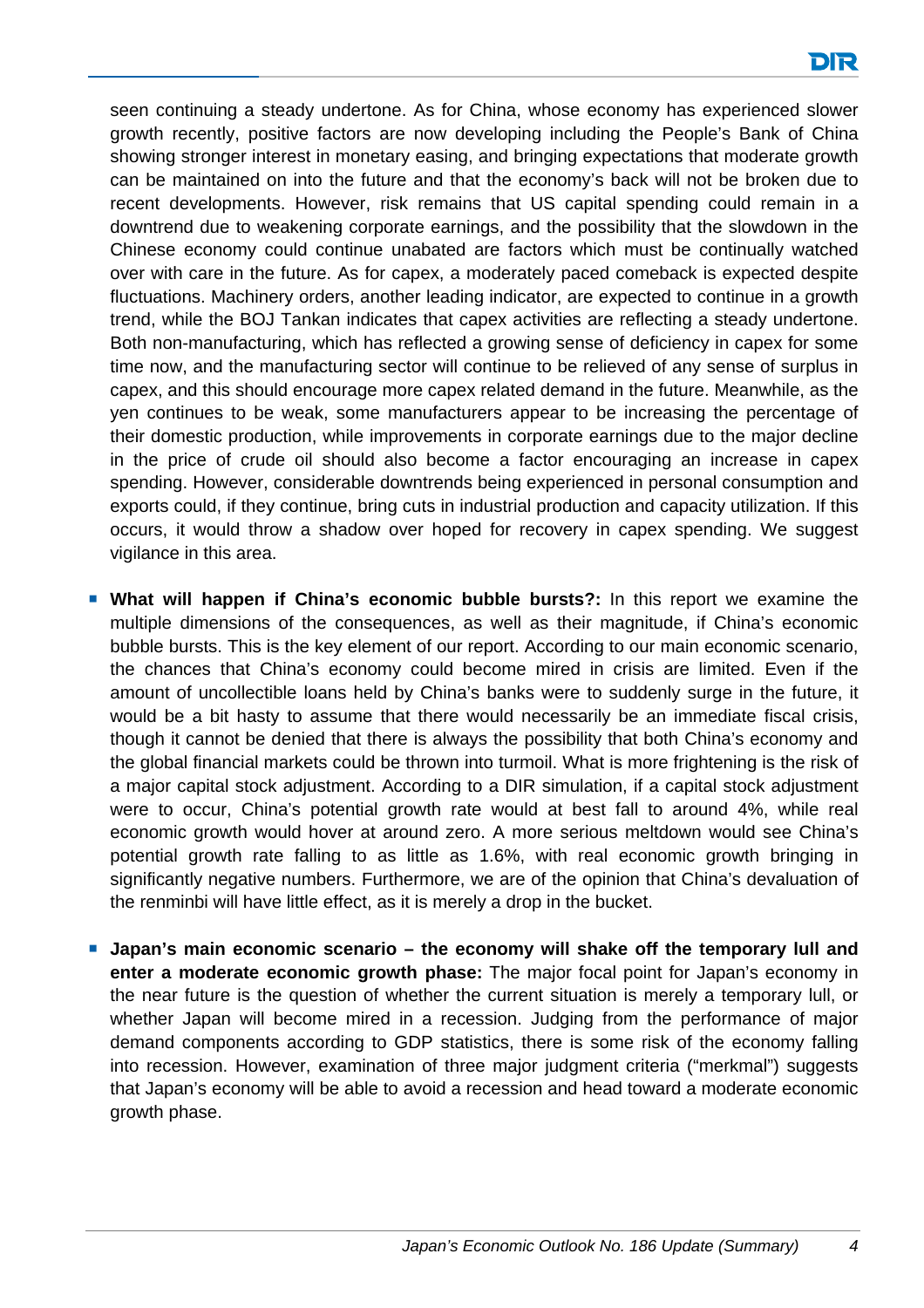- **If Is the US economy going to be okay?:** We expect the weakness in the corporate sector of US economy to be set off by the household sector and that the US economy will be able to avoid falling into a lull, instead moving toward a substantial recovery. Considering the maturation of the economy, we expect the US to experience a sustained economic expansion.
- **Risk factors facing Japan's economy:** Risk factors for the Japanese economy are: (1) The downward swing of China's economy, (2) Tumult in the economies of emerging nations in response to the US exit strategy, (3) A worldwide decline in stock values due to geopolitical risk, (4) The worsening of the Eurozone economy, and (5) The *Triple Weaknesses* – a weak bond market, weak yen, and weak stock market due to loss of fiscal discipline. Our outlook places emphasis on China's business cycle, a question of the greatest concern at this time for those involved in the financial markets, and we provide an in-depth analysis of the situation. We believe that the bottom falling out of China's economy can be avoided for some time. China does not have a truly Capitalist system. Hence the problem can probably be delayed for the next year or two. Moreover, personal consumption in China is determined by real estate prices rather than stock prices, and real estate prices have recently begun to show signs of bottoming out. The other factor here is that the main driver of the world's economy remains the US, so even if China's economy slows down a bit, the negative influence on Japan's economy is fairly limited.
- **BOJ's monetary policy:** We expect additional monetary easing measures by the BOJ to be shelved until spring 2016 or later. It should be noted that the financial markets are now leaning more strongly toward the opinion that the BOJ will not carry out additional monetary easing measures.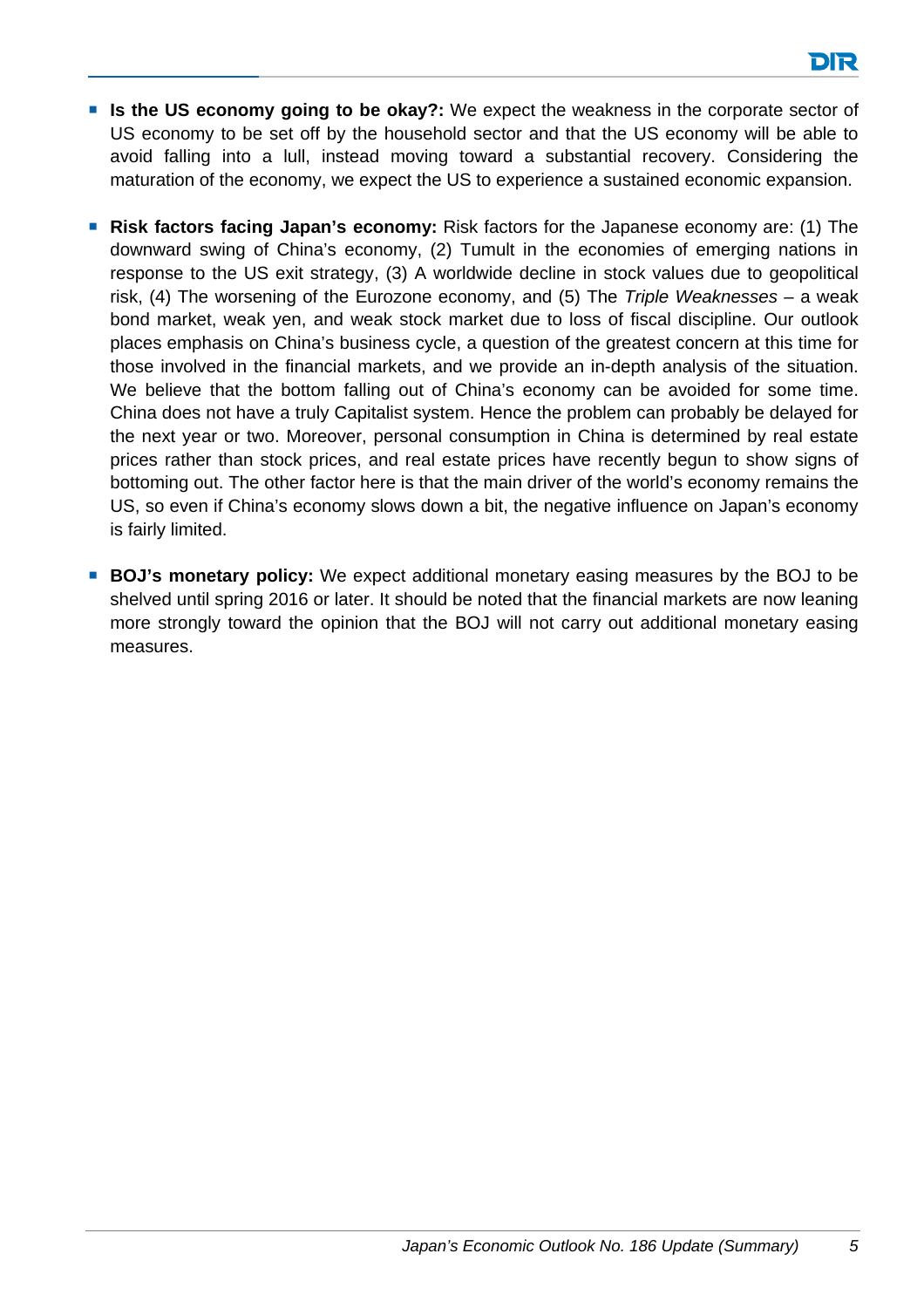#### **Main Economic Indicators and Real GDP Components**  FY14 FY15 FY16 CY14 CY15 CY16 (Estimate) (Estimate) (Estimate) (Estimate) **Main economic indicators** Nominal GDP (y/y %) 1.8 2.4 2.2 | 1.6 2.8 1.8 Real GDP (chained [2005]; y/y %)  $-0.9$  1.0 1.7  $-0.1$  0.6 1.3 Domestic demand (contribution, % pt) -1.5 0.9 1.6 -0.1 0.4 1.3 Foreign demand (contribution, % pt) <br>
0.6 -0.1 0.1 0.0 0.3 0.0 GDP deflator (y/y %) 2.5 1.4 0.5 1.7 2.1 0.5 1.7 2.1 0.5 Index of All-industry Activity (y/y %)\* The Case of All-industry Activity (y/y %)\* The Case of All-industry Activity (y/y %)\* The Case of All-industry Activity (y/y %)\* The Case of All-industry Activity (y/y %)\* The Case o Index of Industrial Production (y/y %) -0.5 0.2 3.8 2.1 -0.4 2.6 Index of Tertiary Industry Activity (y/y %)  $1.7$  0.5 1.7  $1.7$  -0.8 0.1 0.9 Corporate Goods Price Index (y/y %) 2.8 -1.7 0.4 3.2 -1.6 0.3 Consumer Price Index (excl. fresh food; y/y %) 2.8 0.0 0.8 2.6 0.5 0.6 Unemployment rate (%) 3.6 3.3 3.2 3.6 3.4 3.2 Government bond yield (10 year; %) 0.52 0.46 0.43 0.55 0.55 0.53 0.40 0.52 Money stock; M2 (end-period; y/y %) 3.3 3.6 3.9 3.6 3.9 3.6 3.9 3.6 3.9 Balance of payments Trade balance (Y tril) -6.5 -0.9 -1.1 -10.4 -0.7 -0.7 -0.7 Current balance (\$100 mil) 684 1,432 1,508 250 1,384 1,524 1,524 Current balance (Y tril) **7.8** 17.3 18.1 2.6 16.7 18.3 (% of nominal GDP) 1.6 3.4 3.5 0.5 3.3 3.6 3.6 **Real GDP components (Chained [2005]; y/y %; figures in parentheses: contribution, % pt)** Private final consumption  $-3.1 (-1.9)$   $-3.1 (-1.9)$   $-1.3 (0.8)$   $-1.3 (-0.8)$   $-0.9 (-0.6)$   $-0.7 (0.4)$ Private housing investment  $-11.7 (-0.4)$   $-4.5 (0.1)$   $-7.0 (0.2)$   $-5.1 (-0.2)$   $-1.6 (-0.1)$   $-6.8 (0.2)$ Private fixed investment 1.5 ( 0.6) 2.9 ( 0.4) 5.5 ( 0.8) 3.9 ( 0.5) 1.7 ( 0.2) 4.5 ( 0.6) Government final consumption  $0.4 ( 0.1)$   $1.3 ( 0.2)$   $1.3 ( 0.2)$   $1.2 ( 0.2)$   $1.2 ( 0.3)$ Public fixed investment  $2.0 (0.1)$   $3.6 (-0.2)$   $-5.3 (-0.2)$   $3.8 (0.2)$   $-1.7 (-0.1)$   $-6.4 (-0.3)$ Exports of goods and services <br>  $7.9(1.3)$   $-0.9(-0.2)$   $4.8(0.8)$   $8.4(1.4)$   $1.5(0.3)$   $2.7(0.5)$ Imports of goods and services <br>  $3.6 (-0.7)$   $-0.5 (0.1)$   $4.6 (-0.7)$   $7.4 (-1.4)$   $-0.2 (0.0)$   $2.4 (-0.5)$ **Major assumptions: 1. World economy** Economic growth of major trading partners and the state of the state of the state of the state 3.4 3.4 3.3 3.3 3.6 3.6 Crude oil price (WTI futures; \$/bbl) 80.5 49.4 45.5 92.9 50.0 45.8 **2. US economy** US real GDP (chained [2009]; y/y %) 2.7 2.7 2.8 2.9 2.4 2.6 2.9 US Consumer Price Index (y/y %) 1.3 0.6 1.9 | 1.6 0.1 1.8 **3. Japanese economy** Nominal public fixed investment (y/y %)  $\begin{vmatrix} 5.1 & 2.9 & -4.1 \end{vmatrix}$  5.4 -5.4 Exchange rate (Y/\$) 109.9 120.9 120.0 120.0 120.0 105.8 120.7 120.0 (Y/€) 138.4 135.3 135.0 140.3 134.7 135.0 Call rate (end-period; %) 0.10 0.10 0.10 0.10 0.10 0.10 **Japan's Economic Outlook No. 186 Update**

Source: Compiled by DIR.

Note: Due to rounding, actual figures may differ from those released by the government.

Excl. agriculture, forestry, and fisheries.

Estimate: DIR estimate.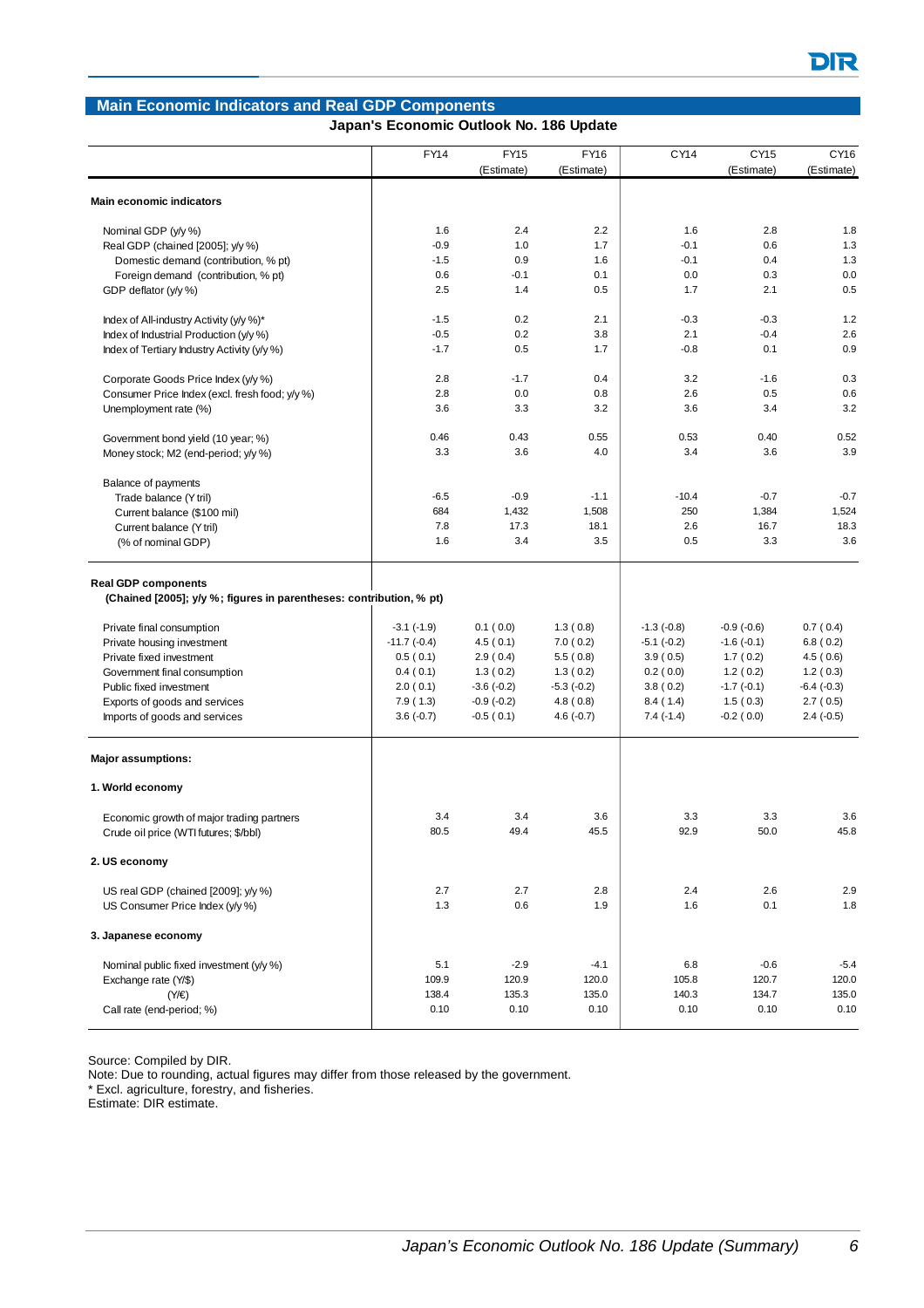#### **Comparison with Previous Outlook**

|                                                                                    | Current outlook<br>(Outlook 186<br>update) |             | (Outlook186) | Previous outlook | previous<br>and current<br>outlooks | Difference between |
|------------------------------------------------------------------------------------|--------------------------------------------|-------------|--------------|------------------|-------------------------------------|--------------------|
|                                                                                    | <b>FY15</b>                                | <b>FY16</b> | FY15         | FY16             | FY15                                | FY16               |
| <b>Main economic indicators</b>                                                    |                                            |             |              |                  |                                     |                    |
| Nominal GDP (y/y %)                                                                | 2.4                                        | 2.2         | 2.6          | 2.5              | $-0.2$                              | $-0.3$             |
| Real GDP (chained [2005]; y/y %)                                                   | 1.0                                        | 1.7         | 1.1          | 1.9              | $-0.2$                              | $-0.2$             |
| Domestic demand (contribution, % pt)                                               | 0.9                                        | 1.6         | 1.1          | 1.7              | $-0.1$                              | $-0.1$             |
| Foreign demand (contribution, % pt)                                                | $-0.1$                                     | 0.1         | $-0.0$       | 0.2              | $-0.1$                              | $-0.1$             |
| GDP deflator (y/y %)                                                               | 1.4                                        | 0.5         | 1.4          | 0.6              | $-0.1$                              | $-0.1$             |
| Index of All-industry Activity (y/y %)*                                            | 0.2                                        | 2.1         | 0.4          | 2.4              | $-0.3$                              | $-0.4$             |
| Index of Industrial Production (y/y %)                                             | 0.2                                        | 3.8         | 0.7          | 5.0              | $-0.5$                              | $-1.2$             |
| Index of Tertiary Industry Activity (y/y %)                                        | 0.5                                        | 1.7         | 0.6          | 1.8              | $-0.2$                              | $-0.2$             |
| Corporate Goods Price Index (y/y %)                                                | $-1.7$                                     | 0.4         | $-1.5$       | 0.8              | $-0.3$                              | $-0.4$             |
| Consumer Price Index (excl. fresh food; y/y %)                                     | 0.0                                        | 0.8         | 0.0          | 0.8              | 0.0                                 | $-0.0$             |
| Unemployment rate (%)                                                              | 3.3                                        | 3.2         | 3.3          | 3.2              | 0.0                                 | 0.0                |
| Government bond yield (10 year; %)                                                 | 0.43                                       | 0.55        | 0.44         | 0.55             | $-0.01$                             | 0.00               |
| Money stock; M2 (end-period; y/y %)                                                | 3.6                                        | 4.0         | 3.6          | 4.0              | 0.0                                 | 0.0                |
| Balance of payments                                                                |                                            |             |              |                  |                                     |                    |
| Trade balance (Y tril)                                                             | $-0.9$                                     | $-1.1$      | $-0.8$       | $-0.6$           | $-0.2$                              | $-0.5$             |
| Current balance (\$100 mil)                                                        | 1,432                                      | 1,508       | 1,414        | 1,492            | 18                                  | 16                 |
| Current balance (Y tril)                                                           | 17.3                                       | 18.1        | 17.5         | 18.6             | $-0.2$                              | $-0.6$             |
| (% of nominal GDP)                                                                 | 3.4                                        | 3.5         | 3.5          | 3.6              | $-0.0$                              | $-0.1$             |
| Real GDP components (chained [2005]; y/y %)                                        |                                            |             |              |                  |                                     |                    |
| Private final consumption                                                          | 0.1                                        | 1.3         | 0.2          | 1.4              | $-0.2$                              | $-0.1$             |
| Private housing investment                                                         | 4.5                                        | 7.0         | 4.5          | 7.0              | 0.0                                 | $-0.0$             |
| Private fixed investment                                                           | 2.9                                        | 5.5         | 4.0          | 5.5              | $-1.1$                              | 0.0                |
| Government final consumption                                                       | 1.3                                        | 1.3         | 1.3          | 1.3              | $-0.0$                              | $-0.0$             |
| Public fixed investment                                                            | $-3.6$                                     | $-5.3$      | $-3.5$       | $-5.4$           | $-0.1$                              | 0.1                |
| Exports of goods and services                                                      | $-0.9$                                     | 4.8         | 0.1          | 5.5              | $-1.0$                              | $-0.7$             |
| Imports of goods and services                                                      | $-0.5$                                     | 4.6         | 0.3          | 4.8              | $-0.8$                              | $-0.2$             |
| <b>Major assumptions:</b>                                                          |                                            |             |              |                  |                                     |                    |
| 1. World economy                                                                   |                                            |             |              |                  |                                     |                    |
| Economic growth of major trading partners<br>Crude oil price (WTI futures; \$/bbl) | 3.4<br>49.4                                | 3.6<br>45.5 | 3.2<br>49.3  | 3.6<br>49.0      | 0.1<br>0.0                          | $-0.0$<br>$-3.5$   |
| 2. US economy                                                                      |                                            |             |              |                  |                                     |                    |
| US real GDP (chained [2009]; y/y %)                                                | 2.7                                        | 2.8         | 2.3          | 2.8              | 0.4                                 | $-0.0$             |
| US Consumer Price Index (y/y %)                                                    | 0.6                                        | 1.9         | 0.7          | 2.0              | $-0.1$                              | $-0.1$             |
| 3. Japanese economy                                                                |                                            |             |              |                  |                                     |                    |
| Nominal public fixed investment (y/y %)                                            | $-2.9$                                     | $-4.1$      | $-2.8$       | $-4.2$           | $-0.1$                              | 0.1                |
| Exchange rate (Y/\$)                                                               | 120.9                                      | 120.0       | 123.7        | 125.0            | $-2.8$                              | $-5.0$             |
| $(Y/\epsilon)$                                                                     | 135.3                                      | 135.0       | 137.7        | 140.0            | $-2.4$                              | $-5.0$             |
| Call rate (end-period; %)                                                          | 0.10                                       | 0.10        | 0.10         | 0.10             | 0.00                                | 0.00               |

Source: Compiled by DIR.

Notes: Due to rounding, differences do not necessarily conform to calculations based on figures shown.

\* Excl. agriculture, forestry, and fisheries.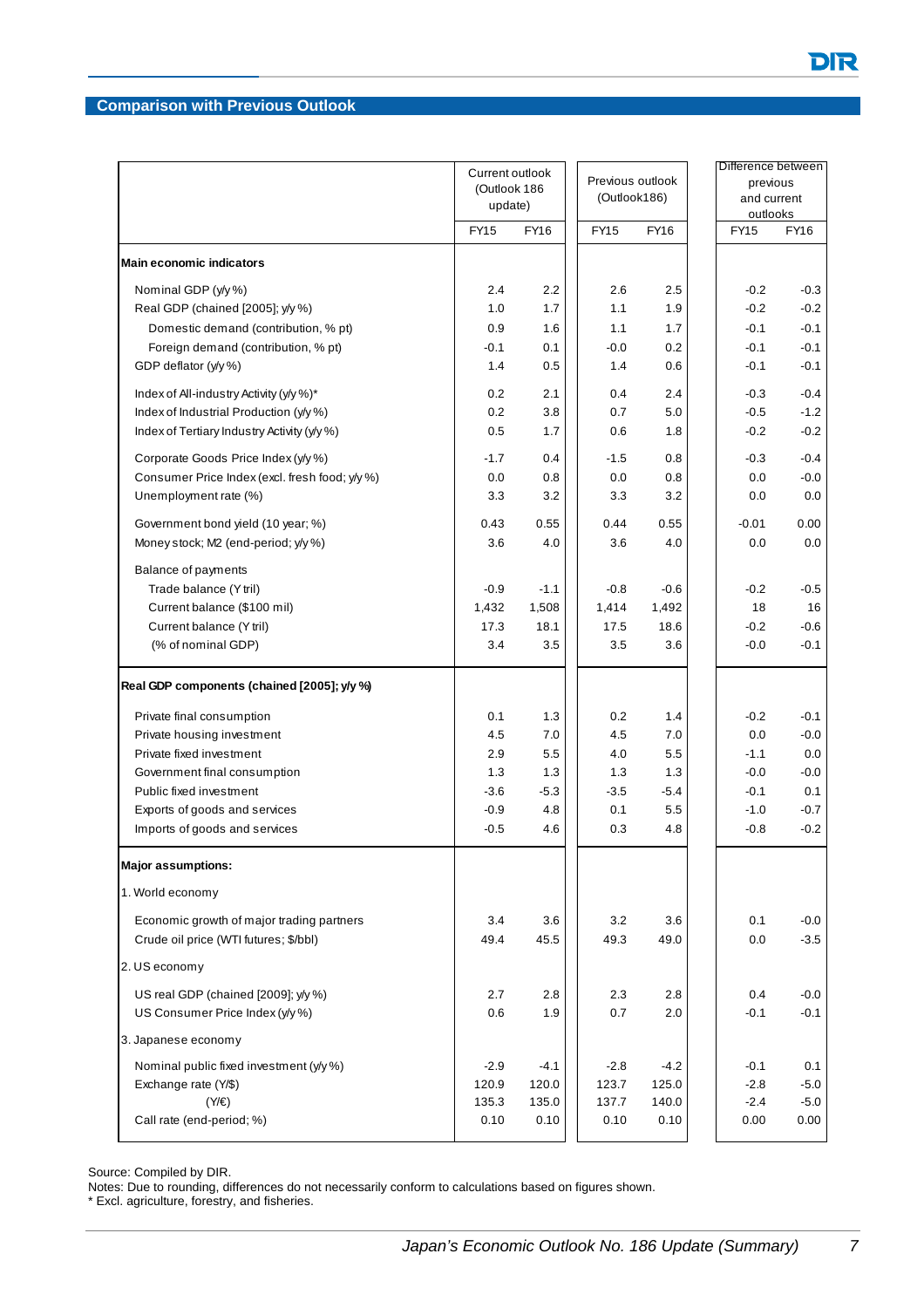**Quarterly Forecast Tables**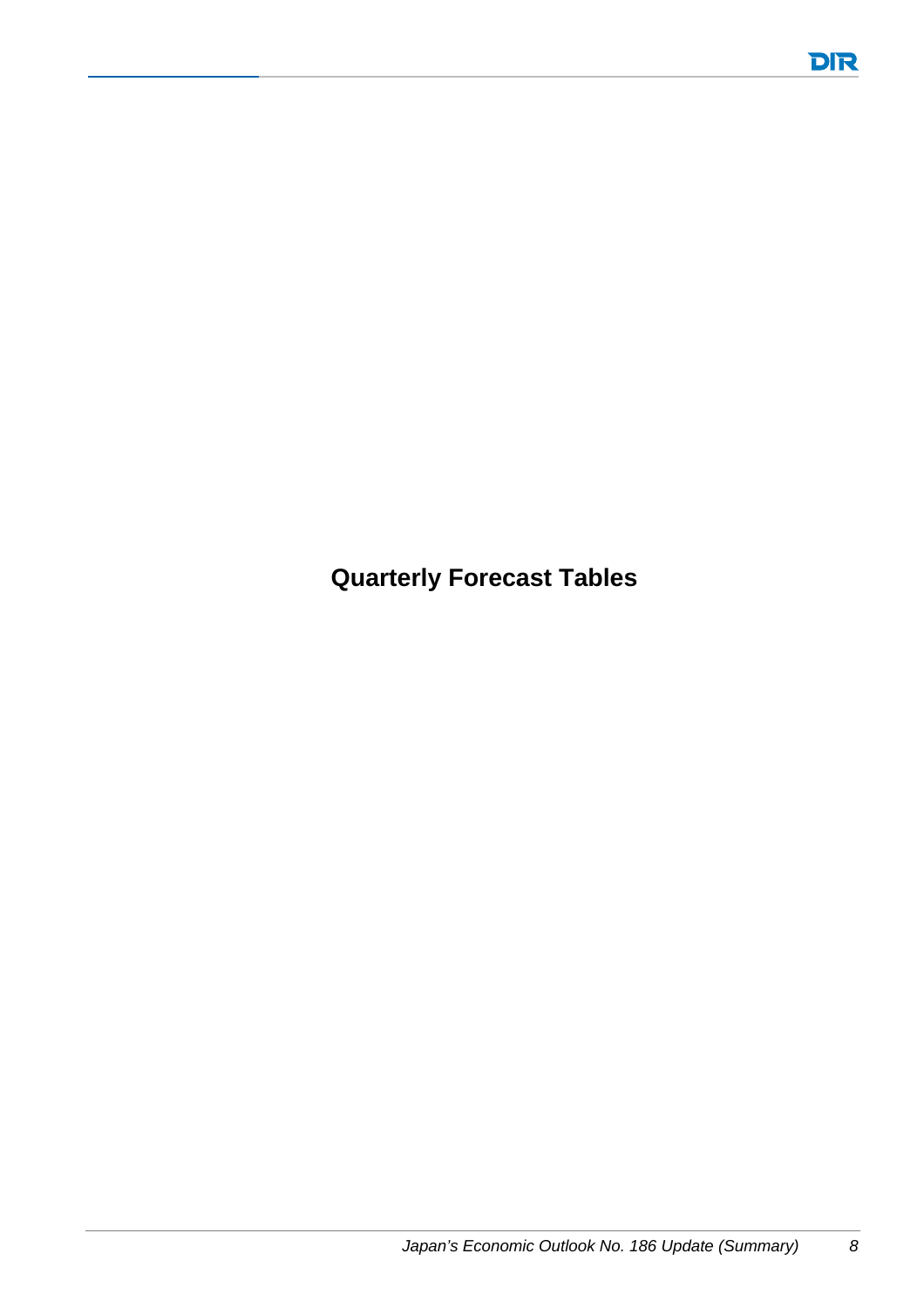| <b>Selected Economic Indicators</b><br>1.1        |         |              |           |         |         |         |           |         |           |        |        |         |
|---------------------------------------------------|---------|--------------|-----------|---------|---------|---------|-----------|---------|-----------|--------|--------|---------|
|                                                   |         | 2013<br>2014 |           |         |         |         |           | 2015    | <b>FY</b> |        | CY     |         |
|                                                   | $4 - 6$ | $7 - 9$      | $10 - 12$ | $1 - 3$ | $4 - 6$ | $7-9$   | $10 - 12$ | $1 - 3$ | 2013      | 2014   | 2013   | 2014    |
|                                                   |         |              |           |         |         |         |           |         |           |        |        |         |
| Nominal GDP (SAAR; Y tril)                        | 479.7   | 482.1        | 481.6     | 487.5   | 488.3   | 485.4   | 489.2     | 499.7   | 483.1     | 490.8  | 480.1  | 487.6   |
| $Q/q$ %                                           | 0.4     | 0.5          | $-0.1$    | 1.2     | 0.2     | $-0.6$  | 0.8       | 2.1     |           |        |        |         |
| Q/q %, SAAR                                       | 1.7     | 2.0          | $-0.4$    | 4.9     | 0.7     | $-2.4$  | 3.2       | 8.9     |           |        |        |         |
| Y/y %                                             | 0.8     | 1.9          | 2.0       | 2.5     | 1.8     | 0.6     | 1.4       | 2.6     | 1.8       | 1.6    | 1.0    | 1.6     |
| Real GDP (chained [2005]; SAAR; Y tril)           | 527.0   | 530.3        | 529.1     | 535.0   | 524.5   | 523.0   | 524.7     | 530.5   | 530.6     | 525.9  | 527.5  | 526.9   |
| $Q/q$ %                                           | 0.6     | 0.6          | $-0.2$    | 1.1     | $-2.0$  | $-0.3$  | 0.3       | 1.1     |           |        |        |         |
| Q/q %, SAAR                                       | 2.3     | 2.5          | $-0.9$    | 4.5     | $-7.6$  | $-1.1$  | 1.3       | 4.5     |           |        |        |         |
| $Y/y$ %                                           | 1.4     | 2.2          | 2.3       | 2.4     | $-0.4$  | $-1.4$  | $-1.0$    | $-0.8$  | 2.1       | $-0.9$ | 1.6    | $-0.1$  |
| Contribution to GDP growth (% pt)                 |         |              |           |         |         |         |           |         |           |        |        |         |
| Domestic demand                                   | 0.6     | 0.9          | 0.3       | 1.4     | $-2.8$  | $-0.4$  | 0.0       | 1.2     | 2.6       | $-1.5$ | 1.9    | $-0.1$  |
| Foreign demand                                    | $-0.1$  | $-0.3$       | $-0.5$    | $-0.2$  | 0.9     | 0.1     | 0.3       | -0.1    | $-0.5$    | 0.6    | $-0.3$ | 0.0     |
| GDP deflator (y/y %)                              | $-0.6$  | $-0.3$       | $-0.3$    | 0.1     | 2.2     | 2.1     | 2.4       | 3.5     | $-0.3$    | 2.5    | $-0.6$ | 1.7     |
| Index of All-Industry Activity (2005=100)         | 97.1    | 97.6         | 97.9      | 99.3    | 95.7    | 96.1    | 97.1      | 97.4    | 98.0      | 96.6   | 97.3   | 97.0    |
| Q/q %; y/y %                                      | 0.6     | 0.5          | 0.3       | 1.4     | $-3.7$  | 0.4     | 1.1       | 0.3     | 1.9       | $-1.5$ | 0.8    | $-0.3$  |
| Index of Industrial Production (2010=100)         | 96.1    | 97.8         | 99.6      | 101.9   | 98.8    | 97.4    | 98.2      | 99.7    | 98.9      | 98.5   | 97.0   | 99.0    |
| Q/q %; y/y %                                      | 1.6     | 1.7          | 1.8       | 2.3     | $-3.1$  | $-1.3$  | 0.8       | 1.6     | 3.3       | $-0.5$ | $-0.8$ | 2.1     |
| Index of Tertiary Industry Activity (2005=100)    | 100.1   | 100.2        | 100.0     | 101.6   | 97.6    | 98.3    | 99.3      | 99.9    | 100.5     | 98.8   | 100.0  | 99.2    |
| Q/q %; y/y %                                      | 0.4     | 0.0          | $-0.2$    | 1.6     | $-3.9$  | 0.7     | 1.0       | 0.7     | 1.3       | $-1.7$ | 0.7    | $-0.8$  |
| Corporate Goods Price Index components (2010=100) |         |              |           |         |         |         |           |         |           |        |        |         |
| Domestic Company Goods Price Index                | 101.6   | 102.4        | 102.6     | 102.9   | 106.0   | 106.5   | 105.1     | 103.3   | 102.4     | 105.3  | 101.9  | 105.1   |
| Y/y %                                             | 0.6     | 2.2          | 2.5       | 2.0     | 4.4     | 4.0     | 2.5       | 0.5     | 1.8       | 2.8    | 1.3    | 3.2     |
| CPI (excl. fresh food; 2010=100)                  | 99.9    | 100.3        | 100.7     | 100.6   | 103.3   | 103.5   | 103.4     | 102.7   | 100.4     | 103.2  | 100.1  | 102.7   |
| Y/y %                                             | 0.0     | 0.7          | 1.1       | 1.3     | 3.3     | 3.2     | 2.7       | 2.1     | 0.8       | 2.8    | 0.4    | 2.6     |
| Unemployment rate (%)                             | 4.0     | 4.0          | 3.9       | 3.6     | 3.6     | 3.6     | 3.5       | 3.5     | 3.9       | 3.6    | 4.0    | 3.6     |
| Call rate (end-period; %)                         | 0.10    | 0.10         | 0.10      | 0.10    | 0.10    | 0.10    | 0.10      | 0.10    | 0.10      | 0.10   | 0.10   | 0.10    |
| Government bond yield (10 year; %)                | 0.77    | 0.73         | 0.64      | 0.61    | 0.59    | 0.52    | 0.40      | 0.34    | 0.69      | 0.46   | 0.70   | 0.53    |
| Money stock; M2 (y/y %)                           | 3.5     | 3.8          | 4.2       | 3.9     | 3.2     | 3.0     | 3.5       | 3.5     | 3.9       | 3.3    | 3.6    | 3.4     |
| Trade balance (SAAR; Y tril)                      | $-6.0$  | $-9.3$       | $-11.7$   | $-15.8$ | $-8.4$  | $-10.6$ | $-7.4$    | 0.3     | $-11.0$   | $-6.5$ | $-8.8$ | $-10.4$ |
| Current balance (SAAR; \$100 mil)                 | 967     | 315          | $-96$     | $-518$  | 313     | 193     | 931       | 1,299   | 147       | 684    | 403    | 250     |
| Current balance (SAAR; Y tril)                    | 9.6     | 3.1          | $-1.0$    | $-5.3$  | 3.2     | 2.0     | 10.7      | 15.5    | 1.5       | 7.8    | 3.9    | 2.6     |
| (% of nominal GDP)                                | 2.0     | 0.6          | $-0.2$    | $-1.1$  | 0.7     | 0.4     | 2.2       | 3.1     | 0.3       | 1.6    | 0.8    | 0.5     |
| Exchange rate (Y/\$)                              | 98.8    | 98.9         | 100.4     | 102.8   | 102.1   | 103.9   | 114.5     | 119.1   | 100.2     | 109.9  | 97.6   | 105.8   |
| (Y/Euro)                                          | 129.6   | 130.7        | 139.9     | 140.3   | 139.5   | 137.8   | 143.8     | 132.6   | 135.1     | 138.4  | 130.6  | 140.3   |

Notes: 1) Quarterly figures (excl. y/y %) seasonally adjusted, other unadjusted.

2) Index of All-Industry Activity Index: excl. agriculture, forestry, and fisheries.

3) Due to rounding, figures may differ from those released by the government. E: DIR estimate.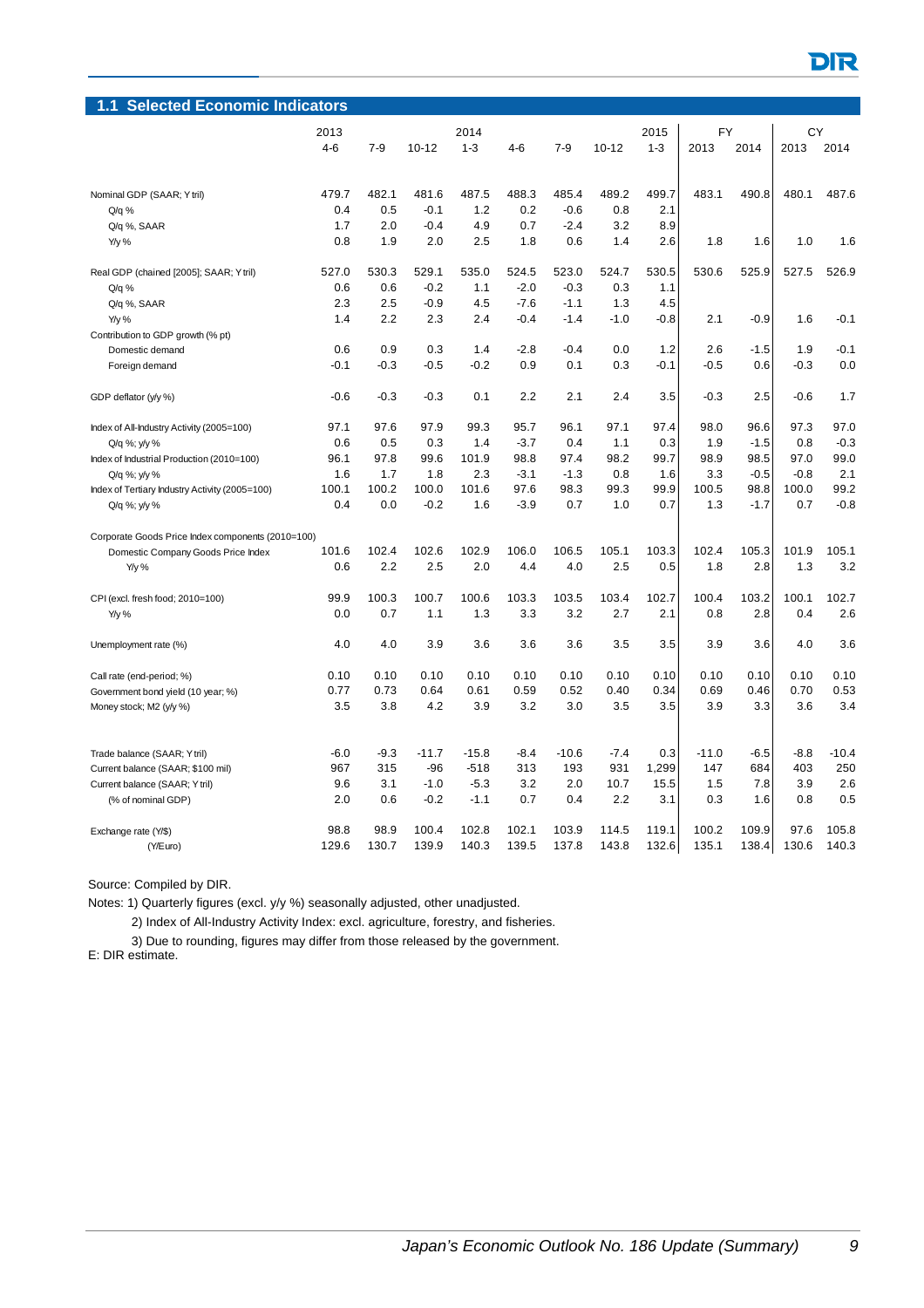| <b>Selected Economic Indicators</b><br>1.2        |              |         |           |         |         |         |           |                 |           |        |        |        |
|---------------------------------------------------|--------------|---------|-----------|---------|---------|---------|-----------|-----------------|-----------|--------|--------|--------|
|                                                   | 2016<br>2015 |         |           |         |         |         |           |                 | <b>FY</b> |        | CY     |        |
|                                                   | $4 - 6$      | $7 - 9$ | $10 - 12$ | $1 - 3$ | $4 - 6$ | $7 - 9$ | $10 - 12$ | 2017<br>$1 - 3$ | 2015      | 2016   | 2015   | 2016   |
|                                                   |              | (E)     | (E)       | (E)     | (E)     | (E)     | (E)       | (E)             | (E)       | (E)    | (E)    | (E)    |
| Nominal GDP (SAAR; Ytril)                         | 499.9        | 500.9   | 502.7     | 505.2   | 507.9   | 511.6   | 514.9     | 519.1           | 502.3     | 513.6  | 501.1  | 510.1  |
| $Q/q$ %                                           | 0.1          | 0.2     | 0.4       | 0.5     | 0.5     | 0.7     | 0.7       | 0.8             |           |        |        |        |
| Q/q %, SAAR                                       | 0.2          | 0.8     | 1.4       | 2.0     | 2.2     | 2.9     | 2.7       | 3.3             |           |        |        |        |
| Y/y %                                             | 2.3          | 3.2     | 2.9       | 1.0     | 1.6     | 2.1     | 2.4       | 2.8             | 2.4       | 2.2    | 2.8    | 1.8    |
| Real GDP (chained [2005]; SAAR; Y tril)           | 529.0        | 529.5   | 531.1     | 533.4   | 535.5   | 538.3   | 540.9     | 544.5           | 531.0     | 540.1  | 530.3  | 537.2  |
| $Q/q$ %                                           | $-0.3$       | 0.1     | 0.3       | 0.4     | 0.4     | 0.5     | 0.5       | 0.7             |           |        |        |        |
| Q/q %, SAAR                                       | $-1.2$       | 0.4     | 1.2       | 1.7     | 1.6     | 2.1     | 1.9       | 2.7             |           |        |        |        |
| Y/y %                                             | 0.8          | 1.3     | 1.3       | 0.5     | 1.2     | 1.6     | 1.8       | 2.1             | 1.0       | 1.7    | 0.6    | 1.3    |
| Contribution to GDP growth (% pt)                 |              |         |           |         |         |         |           |                 |           |        |        |        |
| Domestic demand                                   | $-0.0$       | 0.1     | 0.3       | 0.3     | 0.4     | 0.5     | 0.4       | 0.9             | 0.9       | 1.6    | 0.4    | 1.3    |
| Foreign demand                                    | $-0.3$       | 0.0     | 0.0       | 0.1     | 0.1     | 0.0     | 0.0       | $-0.2$          | $-0.1$    | 0.1    | 0.3    | 0.0    |
| GDP deflator (y/y %)                              | 1.5          | 1.9     | 1.6       | 0.5     | 0.4     | 0.5     | 0.6       | 0.7             | 1.4       | 0.5    | 2.1    | 0.5    |
| Index of All-Industry Activity (2005=100)         | 96.5         | 96.5    | 96.8      | 97.2    | 97.7    | 98.2    | 98.8      | 100.2           | 96.7      | 98.8   | 96.8   | 98.0   |
| Q/q %; y/y %                                      | $-1.0$       | 0.1     | 0.2       | 0.5     | 0.5     | 0.5     | 0.6       | 1.4             | 0.2       | 2.1    | $-0.3$ | 1.2    |
| Index of Industrial Production (2010=100)         | 98.3         | 98.2    | 98.6      | 99.6    | 100.6   | 101.7   | 102.9     | 104.5           | 98.6      | 102.4  | 98.6   | 101.2  |
| Q/q %; y/y %                                      | $-1.4$       | $-0.0$  | 0.3       | 1.1     | 1.0     | 1.0     | 1.2       | 1.5             | 0.2       | 3.8    | $-0.4$ | 2.6    |
| Index of Tertiary Industry Activity (2005=100)    | 99.0         | 99.1    | 99.3      | 99.6    | 100.0   | 100.4   | 100.9     | 102.3           | 99.2      | 100.9  | 99.3   | 100.2  |
| Q/q %; y/y %                                      | $-0.9$       | 0.1     | 0.2       | 0.3     | 0.4     | 0.4     | 0.4       | 1.4             | 0.5       | 1.7    | 0.1    | 0.9    |
| Corporate Goods Price Index components (2010=100) |              |         |           |         |         |         |           |                 |           |        |        |        |
| Domestic Company Goods Price Index                | 103.7        | 103.4   | 103.3     | 103.5   | 103.6   | 103.8   | 103.9     | 104.0           | 103.4     | 103.8  | 103.4  | 103.7  |
| Y/y %                                             | $-2.2$       | $-3.0$  | $-1.8$    | 0.1     | $-0.1$  | 0.4     | 0.6       | 0.5             | $-1.7$    | 0.4    | $-1.6$ | 0.3    |
| CPI (excl. fresh food; 2010=100)                  | 103.4        | 103.3   | 103.3     | 103.1   | 103.7   | 104.1   | 104.3     | 104.2           | 103.3     | 104.1  | 103.2  | 103.8  |
| Y/y %                                             | 0.1          | $-0.2$  | $-0.1$    | 0.4     | 0.3     | 0.7     | 1.0       | 1.0             | 0.0       | 0.8    | 0.5    | 0.6    |
| Unemployment rate (%)                             | 3.3          | 3.3     | 3.3       | 3.3     | 3.2     | 3.2     | 3.2       | 3.1             | 3.3       | 3.2    | 3.4    | 3.2    |
| Call rate (end-period; %)                         | 0.10         | 0.10    | 0.10      | 0.10    | 0.10    | 0.10    | 0.10      | 0.10            | 0.10      | 0.10   | 0.10   | 0.10   |
| Government bond yield (10 year; %)                | 0.40         | 0.41    | 0.46      | 0.47    | 0.50    | 0.53    | 0.56      | 0.60            | 0.43      | 0.55   | 0.40   | 0.52   |
| Money stock; M2 (y/y %)                           | 3.9          | 3.4     | 3.5       | 3.6     | 3.8     | 3.9     | 4.2       | 4.1             | 3.6       | 4.0    | 3.6    | 3.9    |
| Trade balance (SAAR; Y tril)                      | $-1.0$       | $-1.1$  | $-1.0$    | $-0.5$  | $-0.7$  | $-0.8$  | $-0.8$    | $-2.1$          | $-0.9$    | $-1.1$ | $-0.7$ | $-0.7$ |
| Current balance (SAAR; \$100 mil)                 | 1388         | 1395    | 1452      | 1493    | 1523    | 1536    | 1544      | 1427            | 1432      | 1508   | 1384   | 1524   |
| Current balance (SAAR; Y tril)                    | 16.8         | 17.1    | 17.4      | 17.9    | 18.3    | 18.4    | 18.5      | 17.1            | 17.3      | 18.1   | 16.7   | 18.3   |
| (% of nominal GDP)                                | 3.4          | 3.4     | 3.5       | 3.5     | 3.6     | 3.6     | 3.6       | 3.3             | 3.4       | 3.5    | 3.3    | 3.6    |
| Exchange rate (Y/\$)                              | 121.4        | 122.4   | 120.0     | 120.0   | 120.0   | 120.0   | 120.0     | 120.0           | 120.9     | 120.0  | 120.7  | 120.0  |
| (Y/Euro)                                          | 135.0        | 136.0   | 135.0     | 135.0   | 135.0   | 135.0   | 135.0     | 135.0           | 135.3     | 135.0  | 134.7  | 135.0  |

Notes: 1) Quarterly figures (excl. y/y %) seasonally adjusted, other unadjusted.

2) Index of All-Industry Activity Index: excl. agriculture, forestry, and fisheries.

3) Due to rounding, figures may differ from those released by the government.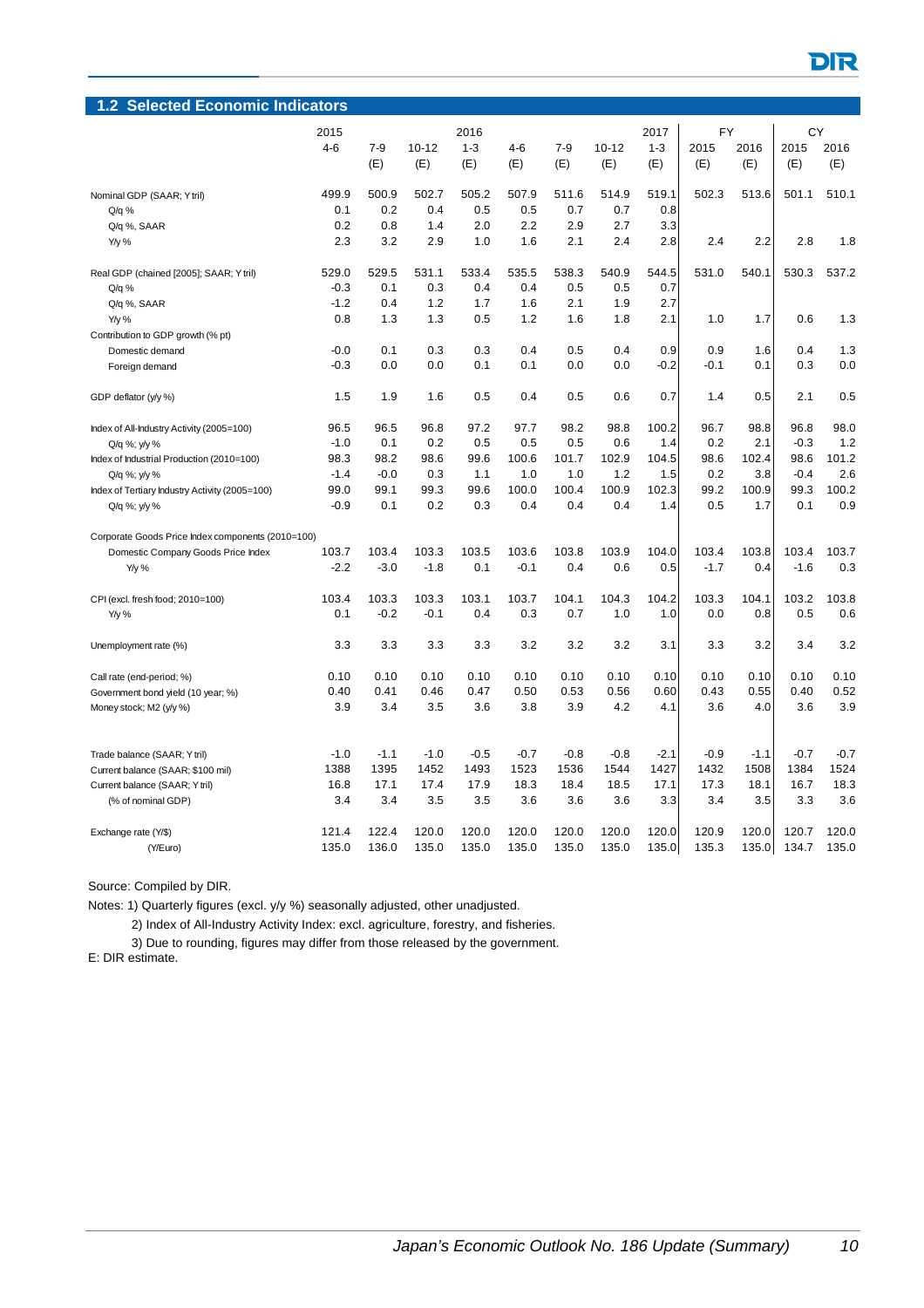| Real Gross Domestic Expenditure (chained [2005]; Y tril)<br>2.1 |         |         |           |         |         |         |           |         |           |         |        |        |
|-----------------------------------------------------------------|---------|---------|-----------|---------|---------|---------|-----------|---------|-----------|---------|--------|--------|
|                                                                 | 2013    |         |           | 2014    |         |         |           | 2015    | <b>FY</b> |         | CY     |        |
|                                                                 | $4 - 6$ | $7 - 9$ | $10 - 12$ | $1 - 3$ | $4 - 6$ | $7-9$   | $10 - 12$ | $1 - 3$ | 2013      | 2014    | 2013   | 2014   |
|                                                                 |         |         |           |         |         |         |           |         |           |         |        |        |
| Gross domestic expenditure                                      | 527.0   | 530.3   | 529.1     | 535.0   | 524.5   | 523.0   | 524.7     | 530.5   | 530.6     | 525.9   | 527.5  | 526.9  |
| Q/q %, SAAR                                                     | 2.3     | 2.5     | $-0.9$    | 4.5     | $-7.6$  | $-1.1$  | 1.3       | 4.5     |           |         |        |        |
| Y/y %                                                           | 1.4     | 2.2     | 2.3       | 2.4     | $-0.4$  | $-1.4$  | $-1.0$    | $-0.8$  | 2.1       | $-0.9$  | 1.6    | $-0.1$ |
| Domestic demand                                                 | 518.2   | 522.8   | 524.1     | 531.4   | 516.2   | 514.5   | 514.7     | 520.4   | 524.5     | 516.7   | 519.9  | 519.4  |
| Q/q %, SAAR                                                     | 2.7     | 3.6     | 1.0       | 5.7     | $-11.0$ | $-1.3$  | 0.1       | 4.5     |           |         |        |        |
| Y/y %                                                           | 1.5     | 2.2     | 2.7       | 3.6     | $-0.4$  | $-1.7$  | $-1.9$    | $-2.0$  | 2.5       | $-1.5$  | 1.9    | $-0.1$ |
| Private demand                                                  | 394.6   | 398.2   | 399.2     | 406.9   | 391.6   | 389.2   | 389.0     | 394.7   | 400.0     | 391.2   | 395.9  | 394.2  |
| Q/q %, SAAR                                                     | 2.3     | 3.7     | 1.1       | 7.9     | $-14.3$ | $-2.4$  | $-0.2$    | 6.0     |           |         |        |        |
| Y/y %                                                           | 1.2     | 1.8     | 2.3       | 4.3     | $-0.7$  | $-2.4$  | $-2.7$    | $-2.9$  | 2.4       | $-2.2$  | 1.6    | $-0.4$ |
| Final consumption                                               | 315.0   | 316.1   | 315.3     | 321.9   | 305.8   | 306.8   | 307.8     | 308.9   | 317.2     | 307.4   | 314.6  | 310.6  |
| Q/q %, SAAR                                                     | 3.9     | 1.3     | $-0.9$    | 8.5     | $-18.5$ | 1.3     | 1.3       | 1.5     |           |         |        |        |
| Y/y %                                                           | 1.9     | 2.3     | 2.3       | 3.4     | $-2.9$  | $-3.0$  | $-2.4$    | $-4.0$  | 2.5       | $-3.1$  | 2.1    | $-1.3$ |
| Residential investment                                          | 14.1    | 14.8    | 15.2      | 15.6    | 13.9    | 13.0    | 12.9      | 13.1    | 15.0      | 13.2    | 14.5   | 13.8   |
| Q/q %, SAAR                                                     | 6.1     | 20.0    | 12.3      | 8.4     | $-36.9$ | $-22.9$ | $-2.4$    | 7.0     |           |         |        |        |
| Y/y %                                                           | 6.6     | 8.3     | 10.2      | 11.9    | $-2.0$  | $-12.4$ | $-15.5$   | $-15.4$ | 9.3       | $-11.7$ | 8.8    | $-5.1$ |
| Non-residential investment                                      | 69.7    | 70.1    | 71.1      | 74.5    | 71.4    | 71.2    | 71.3      | 73.2    | 71.5      | 71.9    | 69.5   | 72.2   |
| Q/q %, SAAR                                                     | 12.8    | 2.4     | 5.9       | 20.9    | $-15.9$ | $-0.9$  | 0.5       | 11.0    |           |         |        |        |
| Y/y %                                                           | $-0.2$  | 1.2     | 3.0       | 10.8    | 2.4     | 1.4     | 0.2       | $-1.4$  | 4.0       | 0.5     | 0.4    | 3.9    |
| Change in inventories                                           | $-4.3$  | $-2.8$  | $-2.4$    | $-5.0$  | 0.5     | $-1.9$  | $-3.0$    | $-0.5$  | $-3.7$    | $-1.3$  | $-2.7$ | $-2.4$ |
| Public demand                                                   | 123.6   | 124.6   | 124.9     | 124.5   | 124.7   | 125.4   | 125.7     | 125.7   | 124.5     | 125.4   | 124.0  | 125.2  |
| Q/q %, SAAR                                                     | 3.7     | 3.3     | 0.9       | $-1.2$  | 0.6     | 2.2     | 1.1       | 0.0     |           |         |        |        |
| Y/y %                                                           | 2.7     | 3.8     | 4.2       | 1.6     | 0.6     | 0.7     | 0.8       | 0.8     | 3.1       | 0.7     | 2.9    | 0.9    |
| Government final consumption                                    | 102.1   | 102.1   | 102.2     | 102.0   | 102.1   | 102.4   | 102.7     | 103.0   | 102.2     | 102.6   | 102.1  | 102.3  |
| Q/q %, SAAR                                                     | 1.7     | $-0.1$  | 0.3       | $-0.8$  | 0.3     | 1.2     | 1.3       | 1.1     |           |         |        |        |
| Y/y %                                                           | 2.6     | 2.0     | 1.5       | 0.2     | $-0.0$  | 0.2     | 0.5       | 1.0     | 1.6       | 0.4     | 1.9    | 0.2    |
| <b>Fixed investment</b>                                         | 21.5    | 22.6    | 22.6      | 22.5    | 22.6    | 22.9    | 23.0      | 22.7    | 22.4      | 22.8    | 22.0   | 22.8   |
| Q/q %, SAAR                                                     | 11.5    | 22.2    | 1.0       | $-3.0$  | 1.8     | 6.7     | 0.9       | $-5.3$  |           |         |        |        |
| Y/y %                                                           | 3.6     | 14.1    | 16.1      | 6.6     | 4.4     | 2.0     | 2.3       | 0.2     | 10.3      | 2.0     | 8.0    | 3.8    |
| Change in inventories                                           | 0.0     | $-0.1$  | 0.0       | 0.0     | 0.0     | 0.1     | 0.0       | 0.1     | 0.0       | 0.1     | $-0.0$ | 0.0    |
| Net exports of goods and services                               | 9.4     | 8.0     | 5.8       | 6.0     | 9.6     | 10.5    | 12.3      | 12.4    | 7.3       | 11.2    | 8.1    | 9.6    |
| Exports of goods and services                                   | 84.0    | 83.8    | 83.7      | 88.4    | 88.9    | 90.5    | 93.0      | 94.6    | 85.0      | 91.8    | 83.2   | 90.2   |
| Q/q %, SAAR                                                     | 14.2    | $-0.9$  | $-0.7$    | 24.6    | 2.3     | 7.3     | 11.6      | 6.7     |           |         |        |        |
| Y/y %                                                           | $-0.6$  | 2.6     | 6.8       | 9.1     | 5.7     | 7.7     | 11.3      | 7.2     | 4.4       | 7.9     | $1.2$  | 8.4    |
| Imports of goods and services                                   | 74.6    | 75.8    | 77.9      | 82.5    | 79.3    | 80.0    | 80.7      | 82.1    | 77.8      | 80.6    | 75.1   | 80.6   |
| Q/q %, SAAR                                                     | 14.5    | 7.0     | 11.3      | 25.6    | $-14.5$ | 3.7     | 3.4       | 7.3     |           |         |        |        |
| Y/y %                                                           | 0.5     | 2.9     | 8.9       | 14.8    | 6.0     | 5.2     | 3.8       | $-0.2$  | 6.7       | 3.6     | 3.1    | 7.4    |

Notes: 1) Subtotals by demand (domestic demand, private demand, and public demand) are simple aggregates of respective components, which differ from figures released by the government.

2) Y/y growth rates and FY and CY figures unadjusted; other seasonally adjusted.

3) Due to rounding, figures may differ from those released by the government.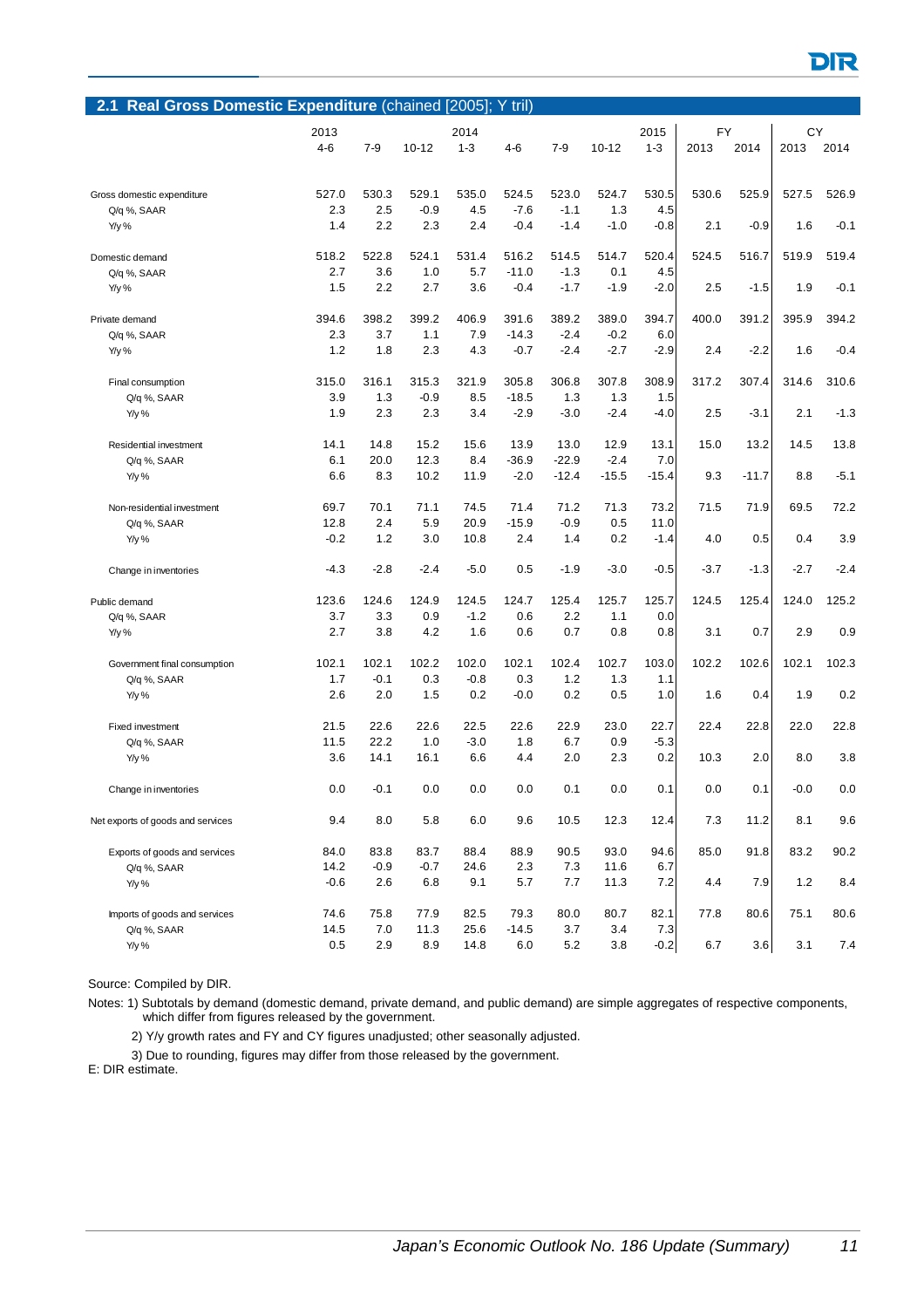| 2.2 Real Gross Domestic Expenditure (chained [2005]; Y tril) |         |         |           |         |         |        |           |         |           |        |        |        |
|--------------------------------------------------------------|---------|---------|-----------|---------|---------|--------|-----------|---------|-----------|--------|--------|--------|
|                                                              | 2015    |         |           | 2016    |         |        |           | 2017    | <b>FY</b> |        | CY     |        |
|                                                              | $4 - 6$ | $7 - 9$ | $10 - 12$ | $1 - 3$ | $4 - 6$ | $7-9$  | $10 - 12$ | $1 - 3$ | 2015      | 2016   | 2015   | 2016   |
|                                                              |         | (E)     | (E)       | (E)     | (E)     | (E)    | (E)       | (E)     | (E)       | (E)    | (E)    | (E)    |
|                                                              |         |         |           |         |         |        |           |         |           |        |        |        |
| Gross domestic expenditure                                   | 529.0   | 529.5   | 531.1     | 533.4   | 535.5   | 538.3  | 540.9     | 544.5   | 531.0     | 540.1  | 530.3  | 537.2  |
| Q/q %, SAAR                                                  | $-1.2$  | 0.4     | 1.2       | 1.7     | 1.6     | 2.1    | 1.9       | 2.7     |           |        |        |        |
| Y/y %                                                        | 0.8     | 1.3     | 1.3       | 0.5     | 1.2     | 1.6    | 1.8       | 2.1     | 1.0       | 1.7    | 0.6    | 1.3    |
| Domestic demand                                              | 520.1   | 520.4   | 521.8     | 523.6   | 525.5   | 528.1  | 530.5     | 535.2   | 521.6     | 530.1  | 520.8  | 527.0  |
| Q/q %, SAAR                                                  | $-0.3$  | 0.2     | 1.1       | 1.4     | 1.4     | 2.0    | 1.8       | 3.6     |           |        |        |        |
| Y/y %                                                        | 0.7     | 1.2     | 1.3       | 0.6     | 1.1     | 1.5    | 1.5       | 2.3     | 1.0       | 1.6    | 0.3    | 1.2    |
| Private demand                                               | 393.4   | 394.2   | 396.2     | 398.2   | 399.9   | 402.2  | 404.4     | 408.9   | 395.8     | 404.1  | 394.9  | 401.2  |
| Q/q %, SAAR                                                  | $-1.3$  | 0.7     | 2.1       | 2.0     | 1.7     | 2.4    | 2.2       | 4.5     |           |        |        |        |
| Y/y %                                                        | 0.5     | 1.3     | 1.9       | 0.9     | 1.5     | 2.0    | 1.9       | 2.9     | 1.2       | 2.1    | 0.2    | 1.6    |
| Final consumption                                            | 306.8   | 306.9   | 307.8     | 308.7   | 309.2   | 310.0  | 311.4     | 316.1   | 307.6     | 311.7  | 307.7  | 309.9  |
| Q/q %, SAAR                                                  | $-2.7$  | 0.1     | 1.2       | 1.2     | 0.6     | 1.1    | 1.7       | 6.1     |           |        |        |        |
| Y/y %                                                        | 0.3     | 0.1     | 0.0       | $-0.1$  | 0.8     | 1.0    | 1.2       | 2.4     | 0.1       | 1.3    | $-0.9$ | 0.7    |
|                                                              |         |         |           |         |         |        |           |         |           |        |        |        |
| Residential investment                                       | 13.4    | 13.7    | 14.0      | 14.1    | 14.3    | 14.7   | 15.0      | 15.1    | 13.8      | 14.8   | 13.6   | 14.5   |
| Q/q %, SAAR                                                  | 8.0     | 11.2    | 7.1       | 2.4     | 5.3     | 13.4   | 7.0       | 4.5     |           |        |        |        |
| Y/y %                                                        | $-3.3$  | 5.9     | 8.4       | 7.0     | 6.4     | 7.0    | 6.9       | 7.5     | 4.5       | 7.0    | $-1.6$ | 6.8    |
| Non-residential investment                                   | 72.5    | 73.4    | 74.3      | 75.2    | 76.3    | 77.3   | 78.4      | 79.7    | 73.9      | 78.0   | 73.4   | 76.7   |
| Q/q %, SAAR                                                  | $-3.6$  | 4.6     | 5.1       | 5.3     | 5.5     | 5.6    | 5.7       | 7.0     |           |        |        |        |
| Y/y %                                                        | 1.5     | 3.1     | 4.2       | 2.6     | 5.2     | 5.3    | 5.5       | 6.0     | 2.9       | 5.5    | 1.7    | 4.5    |
| Change in inventories                                        | 0.7     | 0.2     | 0.2       | 0.2     | 0.2     | 0.2    | $-0.3$    | $-2.0$  | 0.4       | $-0.5$ | 0.2    | 0.1    |
| Public demand                                                | 126.7   | 126.2   | 125.6     | 125.4   | 125.6   | 125.9  | 126.1     | 126.4   | 125.9     | 126.0  | 126.0  | 125.8  |
| Q/q %, SAAR                                                  | 3.0     | $-1.4$  | $-1.9$    | $-0.6$  | 0.7     | 0.8    | 0.8       | 0.8     |           |        |        |        |
| Y/y %                                                        | 1.5     | 0.7     | $-0.3$    | $-0.3$  | $-0.4$  | $-0.2$ | 0.3       | 0.7     | 0.3       | 0.1    | 0.6    | $-0.1$ |
| Government final consumption                                 | 103.5   | 103.7   | 103.9     | 104.3   | 104.6   | 105.0  | 105.3     | 105.7   | 103.9     | 105.2  | 103.6  | 104.8  |
| Q/q %, SAAR                                                  | 2.0     | 0.6     | 1.0       | 1.4     | 1.4     | 1.4    | 1.4       | 1.4     |           |        |        |        |
| Y/y %                                                        | 1.4     | 1.3     | 1.2       | 1.3     | 1.1     | 1.3    | 1.4       | 1.4     | 1.3       | 1.3    | 1.2    | 1.2    |
| <b>Fixed investment</b>                                      | 23.2    | 22.6    | 21.7      | 21.1    | 21.0    | 20.9   | 20.8      | 20.7    | 22.0      | 20.8   | 22.4   | 21.0   |
|                                                              | 8.9     | $-10.0$ | $-14.5$   | $-9.6$  | $-2.6$  | $-2.0$ | $-2.1$    | $-2.1$  |           |        |        |        |
| Q/q %, SAAR<br>Y/y %                                         | 2.2     | $-1.8$  | $-6.0$    | $-6.3$  | $-9.1$  | $-7.2$ | $-4.0$    | $-2.4$  | $-3.6$    | $-5.3$ | $-1.7$ | $-6.4$ |
|                                                              |         |         |           |         |         |        |           |         |           |        |        |        |
| Change in inventories                                        | 0.0     | 0.0     | 0.0       | 0.0     | 0.0     | 0.0    | 0.0       | 0.0     | 0.0       | 0.0    | 0.0    | 0.0    |
| Net exports of goods and services                            | 10.4    | 10.6    | 10.7      | 11.2    | 11.5    | 11.7   | 11.8      | 10.8    | 10.7      | 11.5   | 11.1   | 11.6   |
| Exports of goods and services                                | 90.4    | 90.4    | 90.9      | 92.1    | 93.3    | 94.6   | 95.9      | 97.3    | 90.9      | 95.3   | 91.6   | 94.0   |
| Q/q %, SAAR                                                  | $-16.6$ | 0.0     | 2.2       | 5.7     | 5.3     | 5.6    | 5.7       | 5.9     |           |        |        |        |
| Y/y %                                                        | 1.5     | $-0.0$  | $-2.4$    | $-2.7$  | 3.4     | 4.6    | 5.6       | 5.7     | $-0.9$    | 4.8    | 1.5    | 2.7    |
| Imports of goods and services                                | 80.0    | 79.7    | 80.1      | 80.9    | 81.8    | 82.9   | 84.1      | 86.5    | 80.2      | 83.9   | 80.5   | 82.4   |
| Q/q %, SAAR                                                  | $-10.1$ | $-1.2$  | 2.0       | 4.1     | 4.5     | 5.3    | 5.9       | 12.1    |           |        |        |        |
| Y/y %                                                        | 0.7     | $-0.2$  | $-0.8$    | $-1.6$  | 2.4     | 3.9    | 5.0       | 7.0     | $-0.5$    | 4.6    | $-0.2$ | 2.4    |
|                                                              |         |         |           |         |         |        |           |         |           |        |        |        |

Notes: 1) Subtotals by demand (domestic demand, private demand, and public demand) are simple aggregates of respective components, which differ from figures released by the government.

2) Y/y growth rates and FY and CY figures unadjusted; other seasonally adjusted.

3) Due to rounding, figures may differ from those released by the government.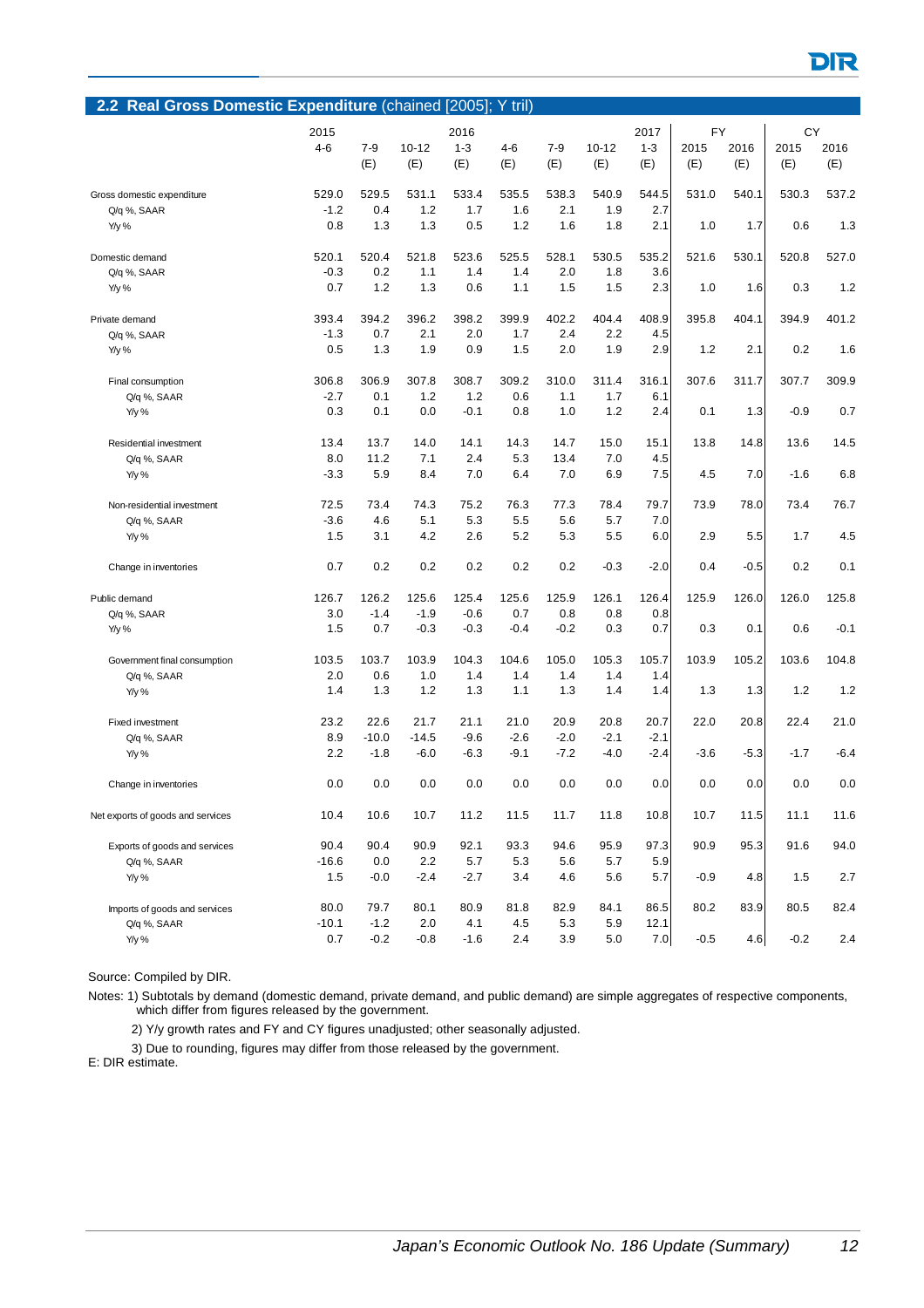| <b>Nominal Gross Domestic Expenditure (Y tril)</b><br>3.1 |         |         |           |                 |         |         |           |            |         |         |         |         |
|-----------------------------------------------------------|---------|---------|-----------|-----------------|---------|---------|-----------|------------|---------|---------|---------|---------|
|                                                           | 2013    |         |           | 2015            | FY      |         | СY        |            |         |         |         |         |
|                                                           | $4 - 6$ | $7-9$   | $10 - 12$ | 2014<br>$1 - 3$ | 4-6     | $7 - 9$ | $10 - 12$ | $1 - 3$    | 2013    | 2014    | 2013    | 2014    |
|                                                           |         |         |           |                 |         |         |           |            |         |         |         |         |
|                                                           |         |         |           |                 |         |         |           |            |         |         |         |         |
| Gross domestic expenditure                                | 479.7   | 482.1   | 481.6     | 487.5           | 488.3   | 485.4   | 489.2     | 499.7      | 483.1   | 490.8   | 480.1   | 487.6   |
| Q/q %, SAAR                                               | 1.7     | 2.0     | $-0.4$    | 4.9             | 0.7     | $-2.4$  | 3.2       | 8.9<br>2.6 |         |         |         |         |
| Y/y %                                                     | 0.8     | 1.9     | 2.0       | 2.5             | 1.8     | 0.6     | 1.4       |            | 1.8     | 1.6     | 1.0     | 1.6     |
| Domestic demand                                           | 490.6   | 496.2   | 499.8     | 508.0           | 501.8   | 500.0   | 501.0     | 505.3      | 499.0   | 502.2   | 493.8   | 502.8   |
| Q/q %, SAAR                                               | 1.3     | 4.7     | 2.9       | 6.7             | $-4.8$  | $-1.4$  | 0.8       | 3.5        |         |         |         |         |
| Y/y %                                                     | 1.2     | 2.8     | 3.4       | 4.4             | 2.2     | 0.7     | 0.2       | $-0.5$     | 2.9     | 0.6     | 1.9     | 1.8     |
| Private demand                                            | 369.5   | 374.0   | 377.2     | 384.8           | 376.6   | 373.7   | 374.4     | 378.3      | 376.7   | 375.9   | 372.0   | 377.4   |
| Q/q %, SAAR                                               | 1.5     | 5.0     | 3.5       | 8.3             | $-8.2$  | $-3.1$  | 0.7       | 4.3        |         |         |         |         |
| Y/y %                                                     | 0.7     | 2.3     | 3.0       | 5.1             | 2.0     | $-0.2$  | $-0.9$    | $-1.6$     | 2.8     | $-0.2$  | 1.6     | 1.4     |
|                                                           |         |         |           |                 |         |         |           |            |         |         |         |         |
| Final consumption                                         | 293.1   | 294.8   | 295.7     | 302.2           | 292.1   | 293.1   | 294.3     | 293.9      | 296.5   | 293.4   | 293.5   | 295.5   |
| Q/q %, SAAR                                               | 3.2     | 2.4     | 1.3       | 9.1             | $-12.7$ | 1.4     | 1.6       | $-0.5$     |         |         |         |         |
| Y/y %                                                     | 1.2     | 2.7     | 2.9       | 4.2             | $-0.3$  | $-0.7$  | $-0.5$    | $-2.8$     | 2.7     | $-1.0$  | 1.9     | 0.7     |
| Residential investment                                    | 14.9    | 15.6    | 16.3      | 16.6            | 15.3    | 14.2    | 14.2      | 14.5       | 15.9    | 14.5    | 15.3    | 15.0    |
| Q/q %, SAAR                                               | 11.0    | 21.7    | 17.6      | 9.4             | $-29.0$ | $-24.6$ | $-1.6$    | 8.4        |         |         |         |         |
| Y/y %                                                     | 8.9     | 11.6    | 13.9      | 15.0            | 2.8     | $-9.0$  | $-13.0$   | $-12.9$    | 12.5    | $-8.5$  | 11.3    | $-1.8$  |
| Non-residential investment                                | 66.1    | 66.7    | 67.8      | 71.2            | 68.5    | 68.6    | 69.0      | 70.9       | 68.2    | 69.4    | 66.0    | 69.4    |
| Q/q %, SAAR                                               | 13.1    | 3.8     | 7.0       | 21.8            | $-14.4$ | 0.4     | 2.3       | 11.4       |         |         |         |         |
| Y/y %                                                     | 0.2     | 2.3     | 4.3       | 11.7            | 3.6     | 2.6     | 1.6       | $-0.1$     | 4.9     | 1.8     | 1.2     | 5.1     |
|                                                           |         |         |           |                 |         |         |           |            |         |         |         |         |
| Change in inventories                                     | -4.5    | $-3.0$  | $-2.6$    | $-5.3$          | 0.7     | $-2.2$  | $-3.1$    | $-1.0$     | $-3.9$  | $-1.4$  | $-2.8$  | $-2.5$  |
| Public demand                                             | 121.1   | 122.2   | 122.6     | 123.1           | 125.2   | 126.3   | 126.6     | 127.0      | 122.4   | 126.3   | 121.7   | 125.4   |
| Q/q %, SAAR                                               | 0.9     | 3.7     | 1.3       | 1.8             | 6.7     | 3.7     | 0.9       | 1.2        |         |         |         |         |
| Y/y %                                                     | 2.8     | 4.3     | 4.3       | 2.1             | 2.9     | 3.6     | 3.3       | 3.0        | 3.3     | 3.2     | 3.0     | 3.0     |
|                                                           |         |         |           |                 |         |         |           |            |         |         |         |         |
| Government final consumption                              | 98.7    | 98.7    | 98.6      | 99.2            | 100.7   | 101.2   | 101.6     | 102.2      | 98.8    | 101.5   | 98.8    | 100.7   |
| Q/q %, SAAR                                               | $-2.1$  | $-0.1$  | $-0.4$    | 2.6             | 6.3     | 2.0     | 1.5       | 2.3        |         |         |         |         |
| Y/y %                                                     | 2.5     | 1.9     | 1.0       | 0.0             | 2.1     | 2.7     | 3.0       | 3.1        | 1.3     | 2.7     | 1.7     | 2.0     |
| <b>Fixed investment</b>                                   | 22.3    | 23.6    | 23.9      | 23.9            | 24.4    | 24.9    | 25.0      | 24.7       | 23.6    | 24.8    | 23.0    | 24.6    |
| Q/q %, SAAR                                               | 11.4    | 25.4    | 5.2       | $-1.3$          | 8.4     | 9.7     | 0.6       | $-4.6$     |         |         |         |         |
| Y/y %                                                     | 4.5     | 16.0    | 18.8      | 8.7             | 8.3     | 5.9     | 5.0       | 2.6        | 12.4    | 5.1     | 9.5     | 6.8     |
|                                                           |         |         |           |                 | 0.1     |         |           |            |         |         |         |         |
| Change in inventories                                     | 0.0     | $-0.1$  | 0.1       | 0.1             |         | 0.1     | 0.0       | 0.1        | 0.0     | 0.1     | $-0.0$  | 0.1     |
| Net exports of goods and services                         | $-10.9$ | $-14.1$ | $-18.2$   | $-20.5$         | $-13.5$ | $-14.6$ | $-11.8$   | $-5.6$     | $-15.9$ | $-11.4$ | $-13.6$ | $-15.2$ |
|                                                           |         |         |           |                 |         |         |           |            |         |         |         |         |
| Exports of goods and services                             | 78.4    | 78.8    | 79.0      | 83.5            | 83.9    | 86.5    | 91.5      | 91.1       | 80.0    | 88.3    | 77.5    | 86.4    |
| Q/q %, SAAR                                               | 26.2    | 2.3     | 1.0       | 24.5            | 2.1     | 12.8    | 25.6      | $-1.7$     |         |         |         |         |
| Y/y %                                                     | $8.5\,$ | 14.1    | 17.8      | 13.2            | 6.6     | 9.6     | 16.2      | 9.3        | 13.3    | 10.4    | 10.8    | 11.4    |
| Imports of goods and services                             | 89.2    | 92.9    | 97.2      | 104.0           | 97.4    | 101.1   | 103.3     | 96.7       | 95.9    | 99.7    | 91.2    | 101.5   |
| Q/q %, SAAR                                               | 20.2    | 17.6    | 19.7      | 31.0            | $-23.0$ | 16.1    | 9.2       | $-23.2$    |         |         |         |         |
| Y/y %                                                     | 10.3    | 17.9    | 24.5      | 22.2            | 8.6     | 8.7     | 6.9       | $-7.1$     | 18.8    | 3.9     | 15.2    | 11.4    |

Notes: 1)Y/y growth rates and FY and CY figures unadjusted; other seasonally adjusted.

2) Due to rounding, figures may differ from those released by the government.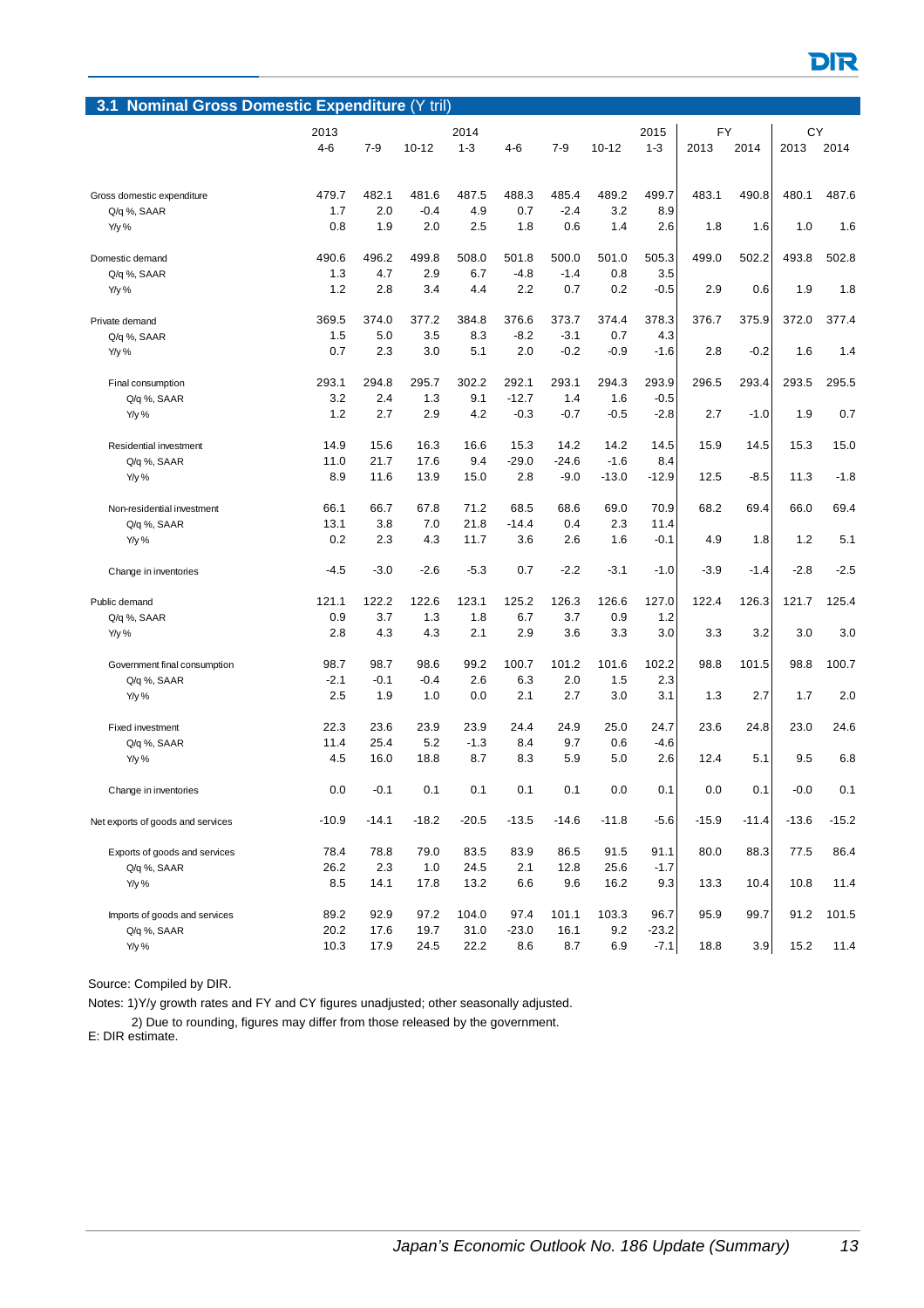| 3.2 Nominal Gross Domestic Expenditure (Y tril) |               |            |            |            |            |            |            |            |           |        |        |        |
|-------------------------------------------------|---------------|------------|------------|------------|------------|------------|------------|------------|-----------|--------|--------|--------|
|                                                 | 2015          |            |            | 2016       |            |            |            | 2017       | <b>FY</b> |        | CY     |        |
|                                                 | $4 - 6$       | $7-9$      | $10 - 12$  | $1 - 3$    | $4-6$      | $7 - 9$    | $10 - 12$  | $1 - 3$    | 2015      | 2016   | 2015   | 2016   |
|                                                 |               | (E)        | (E)        | (E)        | (E)        | (E)        | (E)        | (E)        | (E)       | (E)    | (E)    | (E)    |
|                                                 |               |            |            |            |            |            |            |            |           |        |        |        |
| Gross domestic expenditure                      | 499.9         | 500.9      | 502.7      | 505.2      | 507.9      | 511.6      | 514.9      | 519.1      | 502.3     | 513.6  | 501.1  | 510.1  |
| Q/q %, SAAR                                     | 0.2           | 0.8        | 1.4        | 2.0        | 2.2        | 2.9        | 2.7        | 3.3        |           |        |        |        |
| Y/y %                                           | 2.3           | 3.2        | 2.9        | 1.0        | 1.6        | 2.1        | 2.4        | 2.8        | 2.4       | 2.2    | 2.8    | 1.8    |
|                                                 |               |            |            |            |            |            |            |            |           |        |        |        |
| Domestic demand                                 | 505.6         | 506.5      | 508.4      | 510.7      | 513.5      | 517.3      | 520.9      | 526.8      | 507.9     | 519.8  | 506.5  | 515.6  |
| Q/q %, SAAR                                     | 0.2           | 0.7        | 1.5        | 1.8        | 2.2        | 3.0        | 2.8        | 4.6        |           |        |        |        |
| Y/y %                                           | 0.7           | 1.3        | 1.4        | 1.1        | 1.6        | 2.2        | 2.3        | 3.3        | 1.1       | 2.4    | 0.7    | 1.8    |
| Private demand                                  | 378.4         | 379.7      | 382.1      | 384.5      | 386.9      | 390.3      | 393.5      | 399.0      | 381.4     | 392.6  | 379.8  | 388.8  |
| Q/q %, SAAR                                     | 0.1           | 1.3        | 2.6        | 2.5        | 2.5        | 3.5        | 3.3        | 5.7        |           |        |        |        |
| Y/y %                                           | 0.5           | 1.6        | 2.1        | 1.7        | 2.1        | 2.8        | 2.8        | 4.0        | 1.5       | 2.9    | 0.6    | 2.4    |
|                                                 |               |            |            |            |            |            |            |            |           |        |        |        |
| Final consumption                               | 292.7         | 293.1      | 294.3      | 295.5      | 296.4      | 298.0      | 300.0      | 305.2      | 294.0     | 300.0  | 293.6  | 297.5  |
| Q/q %, SAAR                                     | $-1.7$        | 0.6        | 1.6        | 1.6        | 1.3        | 2.1        | 2.7        | 7.2        |           |        |        |        |
| Y/y %                                           | 0.2           | 0.1        | $-0.0$     | 0.5        | 1.3        | 1.6        | 1.9        | 3.3        | 0.2       | 2.0    | $-0.7$ | 1.4    |
|                                                 |               |            |            |            |            |            |            |            |           |        |        |        |
| Residential investment                          | 14.7          | 15.1       | 15.4       | 15.6       | 15.8       | 16.4       | 16.7       | 17.0       | 15.2      | 16.5   | 15.0   | 16.1   |
| Q/q %, SAAR                                     | 7.6           | 12.1       | 8.2        | 3.5        | 6.5        | 15.1       | 8.5        | 6.0        |           |        |        |        |
| Y/y %                                           | $-3.4$        | 6.6        | 9.2        | 7.7        | 7.5        | 8.2        | 8.3        | 9.0        | 5.0       | 8.3    | $-0.5$ | 7.9    |
| Non-residential investment                      | 70.4          | 71.3       | 72.2       | 73.3       | 74.5       | 75.7       | 77.1       | 78.7       | 71.9      | 76.6   | 71.2   | 75.1   |
| Q/q %, SAAR                                     | $-2.8$        | 5.1        | 5.5        | 6.1        | 6.7        | 6.9        | 7.2        | 8.6        |           |        |        |        |
| $Y/y$ %                                         | 2.6           | 4.0        | 4.8        | 3.2        | 5.9        | 6.2        | 6.7        | 7.4        | 3.6       | 6.6    | 2.6    | 5.4    |
|                                                 |               |            |            |            |            |            |            |            |           |        |        |        |
| Change in inventories                           | 0.7           | 0.2        | 0.2        | 0.2        | 0.2        | 0.2        | $-0.3$     | $-1.9$     | 0.3       | $-0.5$ | 0.1    | 0.1    |
|                                                 |               |            |            |            |            |            |            |            |           |        |        |        |
| Public demand                                   | 127.2         | 126.8      | 126.3      | 126.2      | 126.6      | 127.0      | 127.4      | 127.9      | 126.4     | 127.2  | 126.7  | 126.8  |
| Q/q %, SAAR                                     | 0.5           | $-1.1$     | $-1.6$     | $-0.2$     | 1.2        | 1.3        | 1.3        | 1.3        |           |        |        |        |
| Y/y %                                           | 1.3           | 0.3        | $-0.4$     | $-0.8$     | 0.1        | 0.2        | 0.8        | 1.2        | 0.1       | 0.6    | 1.0    | 0.1    |
|                                                 |               |            |            |            |            |            |            |            |           |        |        |        |
| Government final consumption                    | 101.9         | 102.2      | 102.5      | 103.0      | 103.4      | 103.9      | 104.3      | 104.8      | 102.4     | 104.1  | 102.2  | 103.7  |
| Q/q %, SAAR                                     | $-1.2$<br>1.1 | 1.0<br>0.8 | 1.4<br>0.9 | 1.8<br>0.7 | 1.8<br>1.5 | 1.8<br>1.7 | 1.8<br>1.7 | 1.8<br>1.8 | 0.9       | 1.7    | 1.5    | 1.4    |
| Y/y %                                           |               |            |            |            |            |            |            |            |           |        |        |        |
| <b>Fixed investment</b>                         | 25.2          | 24.6       | 23.7       | 23.2       | 23.1       | 23.1       | 23.1       | 23.0       | 24.0      | 23.1   | 24.4   | 23.1   |
| Q/q %, SAAR                                     | 9.2           | $-9.3$     | $-13.6$    | $-8.5$     | $-1.4$     | $-0.7$     | $-0.7$     | $-0.7$     |           |        |        |        |
| $Y/y$ %                                         | 3.3           | $-1.5$     | $-5.2$     | $-5.5$     | $-8.1$     | $-6.1$     | $-2.7$     | $-1.0$     | $-2.9$    | $-4.1$ | $-0.6$ | $-5.4$ |
|                                                 |               |            |            |            |            |            |            |            |           |        |        |        |
| Change in inventories                           | 0.0           | 0.0        | 0.0        | 0.0        | 0.0        | 0.0        | 0.0        | 0.0        | 0.0       | 0.0    | 0.1    | 0.0    |
|                                                 |               |            |            |            |            |            |            |            |           |        |        |        |
| Net exports of goods and services               | $-5.7$        | $-5.6$     | $-5.7$     | $-5.6$     | $-5.6$     | $-5.7$     | $-6.0$     | $-7.7$     | $-5.6$    | $-6.2$ | $-5.6$ | $-5.7$ |
|                                                 |               |            |            |            |            |            |            |            |           |        |        |        |
| Exports of goods and services                   | 88.1          | 88.1       | 88.6       | 89.9       | 91.0       | 92.3       | 93.6       | 94.9       | 88.6      | 92.9   | 89.0   | 91.7   |
| Q/q %, SAAR                                     | $-12.5$       | 0.0        | 2.2        | 5.7        | 5.3        | 5.6        | 5.7        | 5.9        |           |        |        |        |
| Y/y %                                           | 4.7           | 2.0        | $-3.3$     | $-1.4$     | 3.5        | 4.7        | 5.7        | 5.6        | 0.3       | 4.9    | 3.0    | 3.1    |
| Imports of goods and services                   | 93.8          | 93.8       | 94.4       | 95.4       | 96.6       | 98.0       | 99.6       | 102.6      | 94.3      | 99.2   | 94.6   | 97.4   |
| Q/q %, SAAR                                     | $-11.6$       | $-0.2$     | 2.6        | 4.6        | 5.1        | 5.9        | 6.5        | 12.7       |           |        |        |        |
| Y/y %                                           | $-3.9$        | $-7.2$     | $-9.0$     | $-1.3$     | 3.1        | 4.5        | 5.7        | $7.5\,$    | $-5.4$    | 5.2    | $-6.9$ | 3.0    |
|                                                 |               |            |            |            |            |            |            |            |           |        |        |        |

Notes: 1)Y/y growth rates and FY and CY figures unadjusted; other seasonally adjusted.

2) Due to rounding, figures may differ from those released by the government.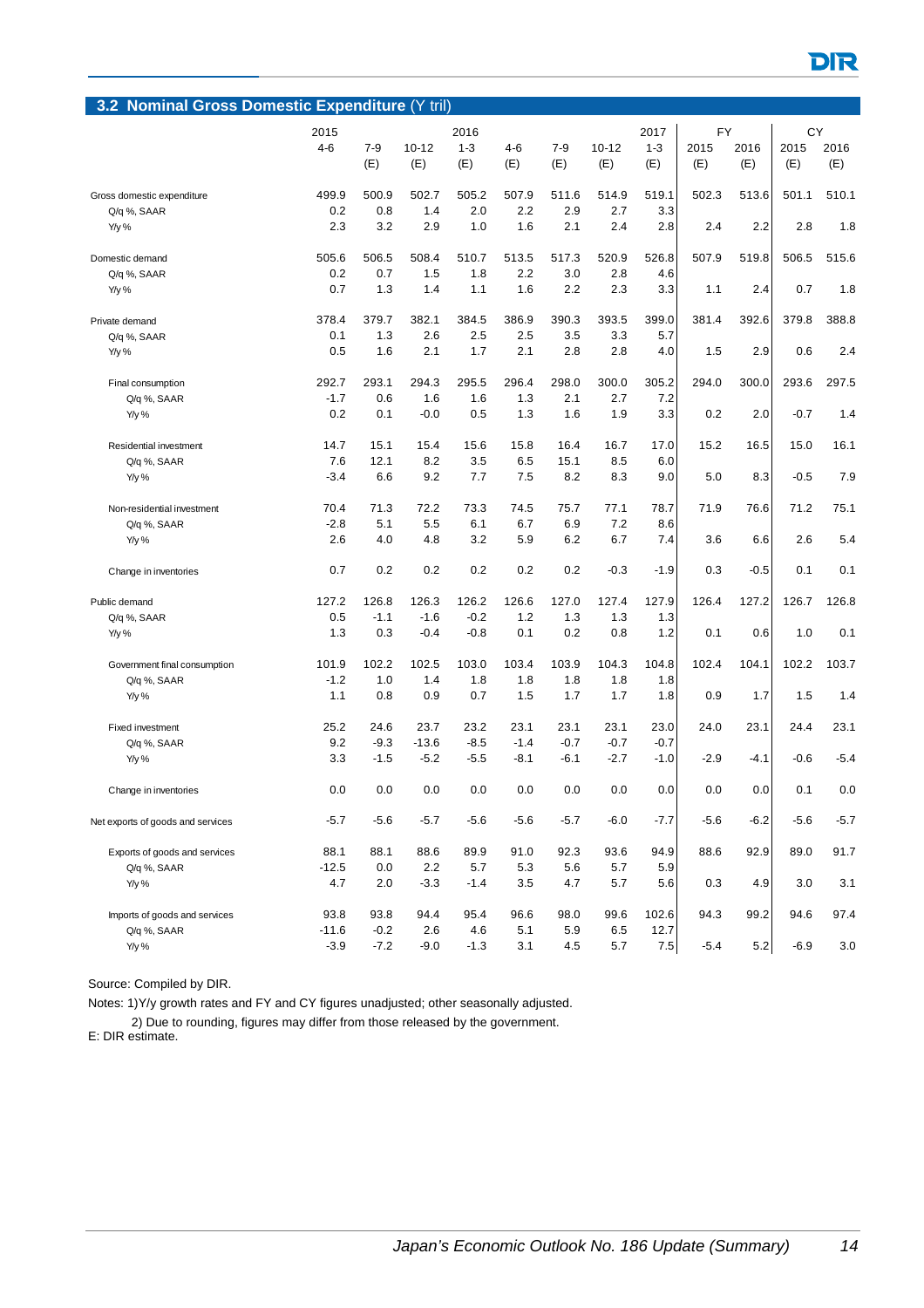| 4.1 Gross Domestic Expenditure, Implicit Deflators (2005=100) |         |         |           |         |         |         |           |         |           |       |        |       |  |
|---------------------------------------------------------------|---------|---------|-----------|---------|---------|---------|-----------|---------|-----------|-------|--------|-------|--|
|                                                               | 2013    |         |           | 2014    |         |         |           | 2015    | <b>FY</b> |       | CY     |       |  |
|                                                               | $4 - 6$ | $7 - 9$ | $10 - 12$ | $1 - 3$ | $4 - 6$ | $7 - 9$ | $10 - 12$ | $1 - 3$ | 2013      | 2014  | 2013   | 2014  |  |
|                                                               |         |         |           |         |         |         |           |         |           |       |        |       |  |
| Gross domestic expenditure                                    | 91.0    | 90.9    | 91.0      | 91.1    | 93.1    | 92.8    | 93.2      | 94.2    | 91.0      | 93.3  | 91.0   | 92.5  |  |
| Q/q %, SAAR                                                   | $-0.1$  | $-0.1$  | 0.1       | 0.1     | 2.2     | $-0.3$  | 0.5       | 1.0     |           |       |        |       |  |
| Y/y %                                                         | $-0.6$  | $-0.3$  | $-0.3$    | 0.1     | 2.2     | 2.1     | 2.4       | 3.5     | $-0.3$    | 2.5   | $-0.6$ | 1.7   |  |
| Private final consumption                                     | 93.0    | 93.3    | 93.8      | 93.9    | 95.5    | 95.5    | 95.6      | 95.2    | 93.5      | 95.5  | 93.3   | 95.1  |  |
| Q/q %, SAAR                                                   | $-0.2$  | 0.2     | 0.6       | 0.1     | 1.7     | 0.0     | 0.1       | $-0.5$  |           |       |        |       |  |
| Y/y %                                                         | $-0.7$  | 0.3     | 0.5       | 0.8     | 2.7     | 2.4     | 2.0       | 1.3     | 0.2       | 2.1   | $-0.3$ | 2.0   |  |
| Private residential investment                                | 105.0   | 105.4   | 106.6     | 106.9   | 110.1   | 109.5   | 109.7     | 110.1   | 106.0     | 109.8 | 105.3  | 108.9 |  |
| Q/q %, SAAR                                                   | 1.1     | 0.4     | 1.2       | 0.2     | 3.0     | $-0.5$  | 0.2       | 0.3     |           |       |        |       |  |
| Y/y %                                                         | 2.1     | 3.0     | 3.4       | 2.9     | 4.9     | 3.9     | 2.9       | 2.9     | 2.9       | 3.6   | 2.3    | 3.5   |  |
| Private non-residential investment                            | 94.8    | 95.1    | 95.4      | 95.6    | 96.0    | 96.3    | 96.7      | 96.8    | 95.3      | 96.5  | 95.0   | 96.1  |  |
| Q/q %, SAAR                                                   | 0.1     | 0.3     | 0.3       | 0.2     | 0.4     | 0.3     | 0.5       | 0.1     |           |       |        |       |  |
| Y/y %                                                         | 0.4     | 1.2     | 1.2       | 0.9     | 1.2     | 1.2     | 1.4       | 1.3     | 0.9       | 1.3   | 0.7    | 1.1   |  |
| Government final consumption                                  | 96.6    | 96.6    | 96.4      | 97.3    | 98.7    | 98.9    | 99.0      | 99.3    | 96.7      | 98.9  | 96.7   | 98.4  |  |
| Q/q %, SAAR                                                   | $-0.9$  | $-0.0$  | $-0.2$    | 0.9     | 1.5     | 0.2     | 0.1       | 0.3     |           |       |        |       |  |
| Y/y %                                                         | $-0.1$  | $-0.1$  | $-0.5$    | $-0.2$  | 2.1     | 2.5     | 2.5       | 2.1     | $-0.2$    | 2.3   | $-0.2$ | 1.7   |  |
| Public fixed investment                                       | 104.1   | 104.7   | 105.8     | 106.3   | 108.0   | 108.7   | 108.6     | 108.8   | 105.4     | 108.6 | 104.8  | 107.8 |  |
| Q/q %, SAAR                                                   | $-0.0$  | 0.7     | 1.0       | 0.4     | 1.6     | 0.7     | $-0.1$    | 0.2     |           |       |        |       |  |
| Y/y %                                                         | 0.9     | 1.7     | 2.3       | 2.0     | 3.8     | 3.8     | 2.6       | 2.4     | 1.8       | 3.0   | 1.3    | 2.9   |  |
| Exports of goods and services                                 | 93.3    | 94.0    | 94.4      | 94.4    | 94.4    | 95.5    | 98.4      | 96.4    | 94.1      | 96.2  | 93.2   | 95.7  |  |
| Q/q %, SAAR                                                   | 2.5     | 0.8     | 0.4       | $-0.0$  | $-0.0$  | 1.2     | 3.0       | $-2.0$  |           |       |        |       |  |
| Y/y %                                                         | 9.1     | 11.1    | 10.3      | 3.7     | 0.9     | 1.8     | 4.4       | 2.0     | 8.5       | 2.3   | 9.5    | 2.7   |  |
| Imports of goods and services                                 | 119.6   | 122.5   | 124.8     | 126.1   | 122.8   | 126.3   | 128.1     | 117.8   | 123.3     | 123.7 | 121.4  | 126.0 |  |
| Q/q %, SAAR                                                   | 1.2     | 2.4     | 1.8       | 1.1     | $-2.6$  | 2.9     | 1.4       | $-8.0$  |           |       |        |       |  |
| Y/y %                                                         | 9.8     | 14.6    | 14.3      | 6.4     | 2.4     | 3.3     | 3.0       | $-6.9$  | 11.3      | 0.3   | 11.7   | 3.7   |  |

Notes: 1) Y/y growth rates and FY and CY figures unadjusted; other seasonally adjusted.

2) Due to rounding, figures may differ from those released by the government.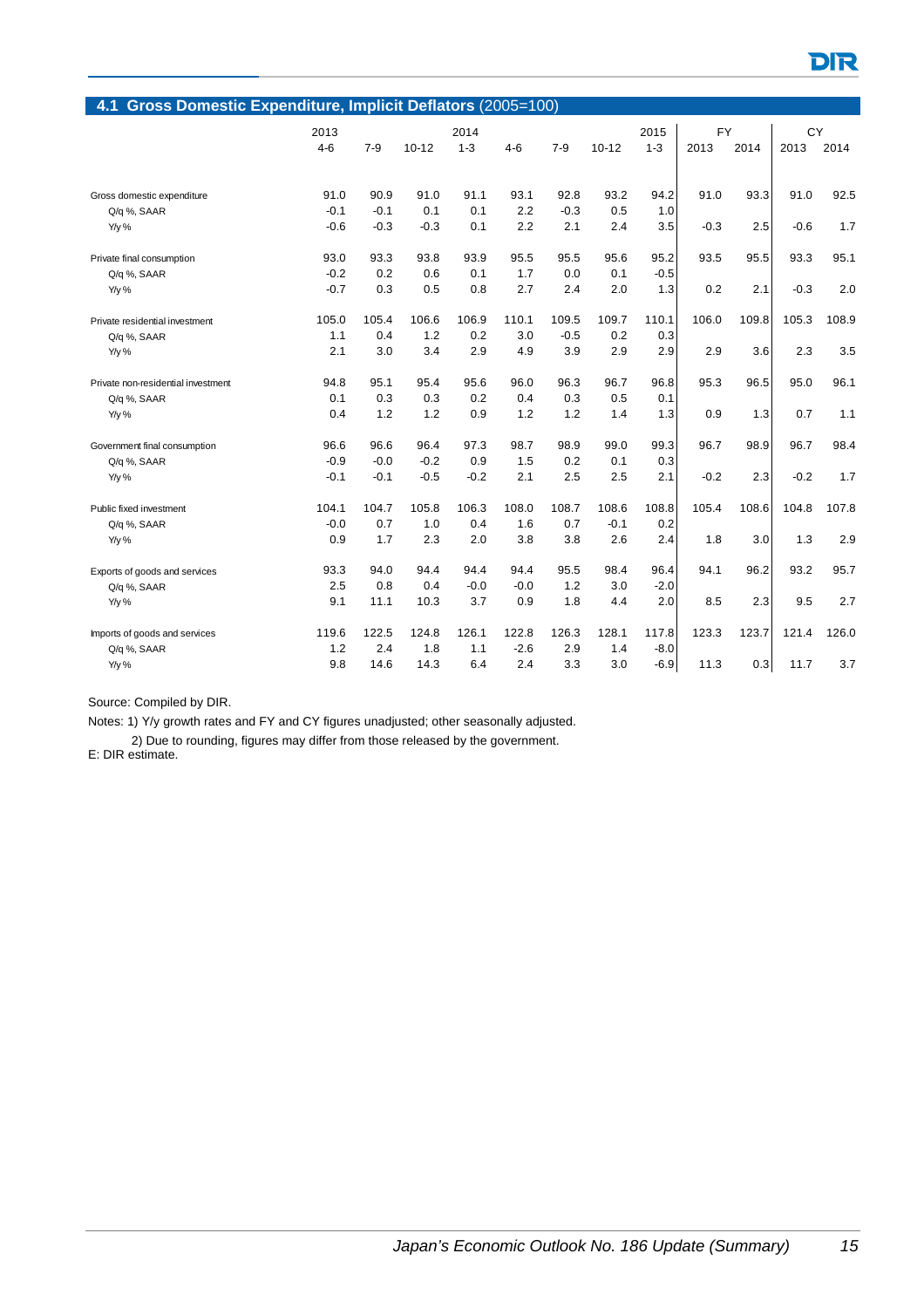|                                    | 4.2 Gross Domestic Expenditure, Implicit Deflators (2005=100) |         |           |         |         |       |           |         |           |       |        |       |  |  |
|------------------------------------|---------------------------------------------------------------|---------|-----------|---------|---------|-------|-----------|---------|-----------|-------|--------|-------|--|--|
|                                    | 2015                                                          |         |           | 2016    |         |       |           | 2017    | <b>FY</b> |       | CY     |       |  |  |
|                                    | $4 - 6$                                                       | $7 - 9$ | $10 - 12$ | $1 - 3$ | $4 - 6$ | $7-9$ | $10 - 12$ | $1 - 3$ | 2015      | 2016  | 2015   | 2016  |  |  |
|                                    |                                                               | (E)     | (E)       | (E)     | (E)     | (E)   | (E)       | (E)     | (E)       | (E)   | (E)    | (E)   |  |  |
| Gross domestic expenditure         | 94.5                                                          | 94.6    | 94.6      | 94.7    | 94.8    | 95.0  | 95.2      | 95.3    | 94.6      | 95.1  | 94.5   | 94.9  |  |  |
| Q/q %, SAAR                        | 0.3                                                           | 0.1     | 0.1       | 0.1     | 0.1     | 0.2   | 0.2       | 0.1     |           |       |        |       |  |  |
| Y/y %                              | 1.5                                                           | 1.9     | 1.6       | 0.5     | 0.4     | 0.5   | 0.6       | 0.7     | 1.4       | 0.5   | 2.1    | 0.5   |  |  |
| Private final consumption          | 95.4                                                          | 95.5    | 95.6      | 95.7    | 95.9    | 96.1  | 96.3      | 96.6    | 95.6      | 96.2  | 95.4   | 96.0  |  |  |
| Q/q %, SAAR                        | 0.3                                                           | 0.1     | 0.1       | 0.1     | 0.2     | 0.2   | 0.2       | 0.2     |           |       |        |       |  |  |
| Y/y %                              | $-0.1$                                                        | $-0.0$  | $-0.0$    | 0.6     | 0.5     | 0.6   | 0.8       | 0.9     | 0.1       | 0.7   | 0.3    | 0.6   |  |  |
| Private residential investment     | 110.0                                                         | 110.2   | 110.5     | 110.7   | 111.1   | 111.5 | 111.9     | 112.3   | 110.3     | 111.7 | 110.2  | 111.3 |  |  |
| Q/q %, SAAR                        | $-0.1$                                                        | 0.2     | 0.2       | 0.3     | 0.3     | 0.4   | 0.4       | 0.4     |           |       |        |       |  |  |
| Y/y %                              | $-0.1$                                                        | 0.6     | 0.7       | 0.6     | 1.0     | 1.2   | 1.3       | 1.4     | 0.5       | 1.2   | 1.1    | 1.0   |  |  |
| Private non-residential investment | 97.0                                                          | 97.1    | 97.2      | 97.4    | 97.7    | 98.0  | 98.3      | 98.7    | 97.2      | 98.2  | 97.0   | 97.8  |  |  |
| Q/q %, SAAR                        | 0.2                                                           | 0.1     | 0.1       | 0.2     | 0.3     | 0.3   | 0.3       | 0.4     |           |       |        |       |  |  |
| Y/y %                              | 1.1                                                           | 0.9     | 0.5       | 0.6     | 0.7     | 0.9   | 1.1       | 1.3     | 0.8       | 1.0   | 1.0    | 0.8   |  |  |
| Government final consumption       | 98.5                                                          | 98.6    | 98.7      | 98.8    | 98.9    | 99.0  | 99.1      | 99.2    | 98.5      | 98.9  | 98.7   | 98.9  |  |  |
| Q/q %, SAAR                        | $-0.8$                                                        | 0.1     | 0.1       | 0.1     | 0.1     | 0.1   | 0.1       | 0.1     |           |       |        |       |  |  |
| Y/y %                              | $-0.3$                                                        | $-0.4$  | $-0.2$    | $-0.5$  | 0.4     | 0.4   | 0.4       | 0.4     | $-0.4$    | 0.4   | 0.3    | 0.2   |  |  |
| Public fixed investment            | 108.9                                                         | 109.1   | 109.4     | 109.8   | 110.1   | 110.5 | 110.9     | 111.3   | 109.4     | 110.8 | 109.1  | 110.3 |  |  |
| Q/q %, SAAR                        | 0.1                                                           | 0.2     | 0.3       | 0.3     | 0.3     | 0.3   | 0.4       | 0.4     |           |       |        |       |  |  |
| Y/y %                              | 1.0                                                           | 0.4     | 0.8       | 0.8     | 1.0     | 1.3   | 1.3       | 1.4     | 0.7       | 1.3   | 1.2    | 1.1   |  |  |
| Exports of goods and services      | 97.5                                                          | 97.5    | 97.5      | 97.5    | 97.5    | 97.5  | 97.5      | 97.5    | 97.5      | 97.5  | 97.2   | 97.5  |  |  |
| Q/q %, SAAR                        | 1.2                                                           | 0.0     | 0.0       | 0.0     | 0.0     | 0.0   | 0.0       | 0.0     |           |       |        |       |  |  |
| Y/y %                              | 3.1                                                           | 2.0     | $-1.0$    | 1.3     | 0.1     | 0.0   | 0.1       | $-0.0$  | 1.3       | 0.0   | 1.5    | 0.4   |  |  |
| Imports of goods and services      | 117.3                                                         | 117.6   | 117.7     | 117.9   | 118.1   | 118.2 | 118.4     | 118.6   | 117.6     | 118.3 | 117.5  | 118.1 |  |  |
| Q/q %, SAAR                        | $-0.4$                                                        | 0.2     | 0.1       | 0.1     | 0.1     | 0.1   | 0.1       | 0.1     |           |       |        |       |  |  |
| Y/y %                              | $-4.6$                                                        | $-7.0$  | $-8.2$    | 0.3     | 0.7     | 0.6   | 0.7       | 0.5     | $-5.0$    | 0.6   | $-6.7$ | 0.5   |  |  |

Notes: 1) Y/y growth rates and FY and CY figures unadjusted; other seasonally adjusted.

2) Due to rounding, figures may differ from those released by the government.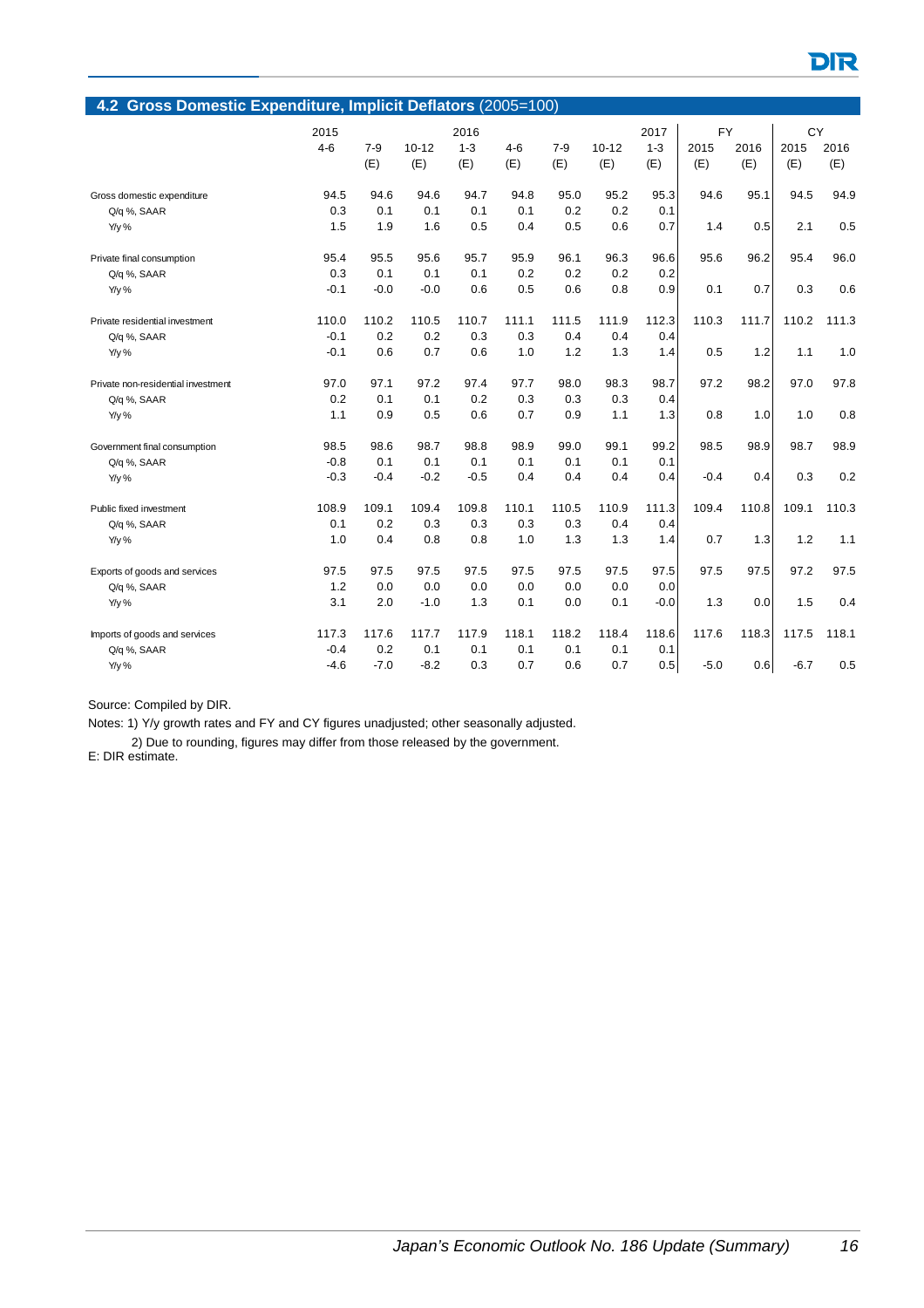| 5.1                               | <b>Contribution to Real GDP Growth by Component</b> |               |               |               |               |               |               |            |               |               |               |               |  |  |
|-----------------------------------|-----------------------------------------------------|---------------|---------------|---------------|---------------|---------------|---------------|------------|---------------|---------------|---------------|---------------|--|--|
|                                   | 2013                                                |               |               | 2014          |               |               |               | 2015       | <b>FY</b>     |               | CY            |               |  |  |
|                                   | $4 - 6$                                             | $7 - 9$       | $10 - 12$     | $1 - 3$       | $4 - 6$       | $7-9$         | $10 - 12$     | $1 - 3$    | 2013          | 2014          | 2013          | 2014          |  |  |
| 1) Q/q %                          |                                                     |               |               |               |               |               |               |            |               |               |               |               |  |  |
| GDP growth rate                   | 0.6                                                 | 0.6           | $-0.2$        | 1.1           | $-2.0$        | $-0.3$        | 0.3           | 1.1        | 2.1           | $-0.9$        | 1.6           | $-0.1$        |  |  |
| Domestic demand                   | 0.6                                                 | 0.9           | 0.3           | 1.4           | $-2.8$        | $-0.4$        | 0.0           | 1.2        | 2.6           | $-1.5$        | 1.9           | $-0.1$        |  |  |
| Private demand                    | 0.4                                                 | 0.7           | 0.2           | 1.5           | $-2.9$        | $-0.5$        | $-0.1$        | 1.2        | 1.8           | $-1.7$        | 1.2           | $-0.3$        |  |  |
| Private consumption               | 0.6                                                 | 0.2           | $-0.1$        | 1.3           | $-3.1$        | 0.2           | 0.2           | 0.2        | 1.5           | $-1.9$        | 1.3           | $-0.8$        |  |  |
| Residential investment            | 0.0                                                 | 0.1           | 0.1           | 0.1           | $-0.4$        | $-0.2$        | $-0.0$        | 0.0        | 0.3           | $-0.4$        | 0.3           | $-0.2$        |  |  |
| Private fixed investment          | 0.4                                                 | 0.1           | 0.2           | 0.7           | $-0.6$        | $-0.0$        | 0.0           | 0.4        | 0.5           | 0.1           | 0.1           | 0.5           |  |  |
|                                   |                                                     | 0.3           | 0.1           | $-0.6$        |               | $-0.5$        | $-0.2$        |            | $-0.5$        |               | $-0.4$        | 0.1           |  |  |
| Change in private inventories     | -0.6                                                |               |               |               | 1.2           |               |               | 0.5        |               | 0.5           |               |               |  |  |
| Public demand                     | 0.2                                                 | 0.2           | 0.1           | $-0.1$        | 0.0           | 0.2           | 0.1           | 0.0        | 0.8           | 0.2           | 0.7           | 0.3           |  |  |
| Government final consumption      | 0.1                                                 | $-0.0$        | 0.0           | $-0.0$        | 0.0           | 0.1           | 0.1           | 0.1        | 0.3           | 0.1           | 0.4           | 0.0           |  |  |
| Public fixed investment           | 0.1                                                 | 0.2           | 0.0           | $-0.0$        | 0.0           | 0.1           | 0.0           | -0.1       | 0.5           | 0.1           | 0.4           | 0.2           |  |  |
| Change in public inventories      | 0.0                                                 | $-0.0$        | 0.0           | 0.0           | 0.0           | 0.0           | $-0.0$        | 0.0        | 0.0           | 0.0           | $-0.0$        | 0.0           |  |  |
|                                   |                                                     |               |               |               |               |               |               |            |               |               |               |               |  |  |
| Net exports of goods and services | $-0.1$                                              | $-0.3$        | $-0.5$        | $-0.2$        | 0.9           | 0.1           | 0.3           | $-0.1$     | $-0.5$        | 0.6           | $-0.3$        | 0.0           |  |  |
| Exports of goods and services     | 0.5                                                 | $-0.0$        | $-0.0$        | 0.9           | 0.1           | 0.3           | 0.5           | 0.3        | 0.7           | 1.3           | 0.2           | 1.4           |  |  |
| Imports of goods and services     | $-0.6$                                              | $-0.3$        | $-0.5$        | $-1.2$        | 0.8           | $-0.2$        | $-0.2$        | $-0.4$     | $-1.2$        | $-0.7$        | $-0.5$        | $-1.4$        |  |  |
| 2) Y/y %                          |                                                     |               |               |               |               |               |               |            |               |               |               |               |  |  |
| GDP growth rate                   | 1.4                                                 | 2.2           | 2.3           | 2.4           | $-0.4$        | $-1.4$        | $-1.0$        | $-0.8$     | 2.1           | $-0.9$        | 1.6           | -0.1          |  |  |
| Domestic demand                   | 1.5                                                 | 2.3           | 2.8           | 3.6           | $-0.2$        | $-1.7$        | $-1.9$        | $-2.0$     | 2.6           | -1.5          | 1.9           | $-0.1$        |  |  |
| Private demand                    | 0.9                                                 | 1.4           | 1.8           | 3.2           | $-0.4$        | $-1.9$        | $-2.2$        | $-2.2$     | 1.8           | -1.7          | 1.2           | $-0.3$        |  |  |
| Private consumption               | 1.1                                                 | 1.4           | 1.4           | 2.0           | $-1.8$        | $-1.9$        | $-1.5$        | $-2.5$     | 1.5           | $-1.9$        | 1.3           | $-0.8$        |  |  |
| Residential investment            | 0.2                                                 | 0.3           | 0.3           | 0.4           | $-0.1$        | $-0.4$        | $-0.5$        | $-0.5$     | 0.3           | $-0.4$        | 0.3           | $-0.2$        |  |  |
| Private fixed investment          | $-0.0$                                              | 0.2           | 0.4           | 1.7           | 0.3           | 0.2           | 0.0           | $-0.2$     | 0.5           | 0.1           | 0.1           | 0.5           |  |  |
| Change in private inventories     | -0.4                                                | -0.5          | $-0.4$        | $-0.8$        | 1.1           | 0.2           | $-0.2$        | 1.0        | $-0.5$        | 0.5           | $-0.4$        | 0.1           |  |  |
| Public demand                     | 0.7                                                 | 0.9           | 1.1           | 0.5           | 0.1           | 0.2           | 0.2           | 0.2        | 0.8           | 0.2           | 0.7           | 0.3           |  |  |
| Government final consumption      | 0.5                                                 | 0.4           | 0.3           | 0.0           | $-0.0$        | 0.0           | 0.1           | 0.2        | 0.3           | 0.1           | 0.4           | 0.0           |  |  |
| Public fixed investment           | 0.1                                                 | 0.6           | 0.8           | 0.4           | 0.2           | 0.1           | 0.1           | 0.0        | 0.5           | 0.1           | 0.4           | 0.2           |  |  |
| Change in public inventories      | -0.0                                                | $-0.0$        | 0.0           | 0.1           | 0.0           | 0.1           | $-0.0$        | 0.0        | 0.0           | 0.0           | $-0.0$        | 0.0           |  |  |
| Net exports of goods and services | $-0.2$                                              | $-0.1$        | $-0.5$        | $-1.3$        | $-0.2$        | 0.2           | 1.1           | 1.2        | $-0.5$        | 0.6           | $-0.3$        | 0.0           |  |  |
|                                   |                                                     |               |               |               |               |               |               |            |               |               |               |               |  |  |
| Exports of goods and services     | $-0.1$<br>$-0.1$                                    | 0.4<br>$-0.5$ | 0.9<br>$-1.5$ | 1.4<br>$-2.7$ | 0.9<br>$-1.1$ | 1.2<br>$-1.0$ | 1.8<br>$-0.7$ | 1.2<br>0.0 | 0.7<br>$-1.2$ | 1.3<br>$-0.7$ | 0.2<br>$-0.5$ | 1.4<br>$-1.4$ |  |  |
| Imports of goods and services     |                                                     |               |               |               |               |               |               |            |               |               |               |               |  |  |

Notes: 1) Q/q growth rates seasonally adjusted; y/y growth rates and FY and CY figures unadjusted.

2) Due to rounding, figures may differ from those released by the government.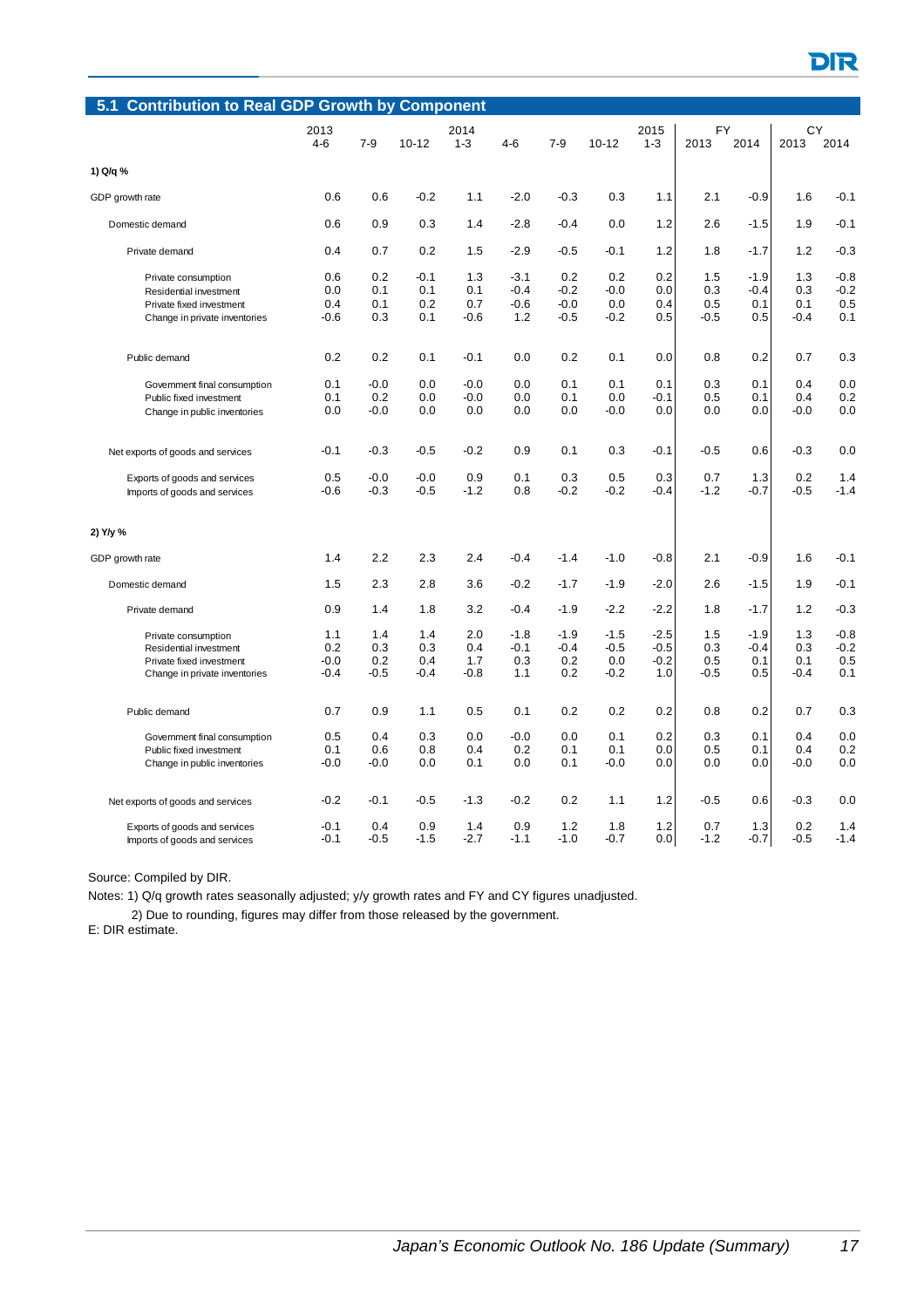| <b>Contribution to Real GDP Growth by Component</b><br>5.2 |         |         |           |         |         |         |           |         |        |        |        |        |  |
|------------------------------------------------------------|---------|---------|-----------|---------|---------|---------|-----------|---------|--------|--------|--------|--------|--|
|                                                            | 2015    |         |           | 2016    |         |         |           | 2017    | FY     |        | CY     |        |  |
|                                                            | $4 - 6$ | $7 - 9$ | $10 - 12$ | $1 - 3$ | $4 - 6$ | $7 - 9$ | $10 - 12$ | $1 - 3$ | 2015   | 2016   | 2015   | 2016   |  |
| 1) Q/q %                                                   |         | (E)     | (E)       | (E)     | (E)     | (E)     | (E)       | (E)     | (E)    | (E)    | (E)    | (E)    |  |
|                                                            |         |         |           |         |         |         |           |         |        |        |        |        |  |
| GDP growth rate                                            | $-0.3$  | 0.1     | 0.3       | 0.4     | 0.4     | 0.5     | 0.5       | 0.7     | 1.0    | 1.7    | 0.6    | 1.3    |  |
| Domestic demand                                            | $-0.0$  | 0.1     | 0.3       | 0.3     | 0.4     | 0.5     | 0.4       | 0.9     | 0.9    | 1.6    | 0.4    | 1.3    |  |
| Private demand                                             | $-0.2$  | 0.1     | 0.4       | 0.4     | 0.3     | 0.4     | 0.4       | 0.8     | 0.9    | 1.6    | 0.2    | 1.3    |  |
| Private consumption                                        | $-0.4$  | 0.0     | 0.2       | 0.2     | 0.1     | 0.2     | 0.2       | 0.9     | 0.0    | 0.8    | $-0.6$ | 0.4    |  |
| Residential investment                                     | 0.1     | 0.1     | 0.0       | 0.0     | 0.0     | 0.1     | 0.0       | 0.0     | 0.1    | 0.2    | $-0.1$ | 0.2    |  |
| Private fixed investment                                   | $-0.1$  | 0.2     | 0.2       | 0.2     | 0.2     | 0.2     | 0.2       | 0.2     | 0.4    | 0.8    | 0.2    | 0.6    |  |
| Change in private inventories                              | 0.3     | $-0.1$  | 0.0       | 0.0     | 0.0     | 0.0     | $-0.1$    | $-0.3$  | 0.3    | $-0.2$ | 0.5    | $-0.0$ |  |
| Public demand                                              | 0.2     | $-0.1$  | $-0.1$    | $-0.0$  | 0.0     | 0.0     | 0.0       | 0.0     | 0.1    | 0.0    | 0.2    | $-0.1$ |  |
| Government final consumption                               | 0.1     | 0.0     | 0.0       | 0.1     | 0.1     | 0.1     | 0.1       | 0.1     | 0.2    | 0.2    | 0.2    | 0.3    |  |
| Public fixed investment                                    | 0.1     | -0.1    | $-0.2$    | $-0.1$  | $-0.0$  | $-0.0$  | $-0.0$    | $-0.0$  | $-0.2$ | $-0.2$ | $-0.1$ | $-0.3$ |  |
|                                                            | $-0.0$  | 0.0     | 0.0       | 0.0     | 0.0     | 0.0     | 0.0       | 0.0     | $-0.0$ | 0.0    | 0.0    | 0.0    |  |
| Change in public inventories                               |         |         |           |         |         |         |           |         |        |        |        |        |  |
| Net exports of goods and services                          | $-0.3$  | 0.0     | 0.0       | 0.1     | 0.1     | 0.0     | 0.0       | $-0.2$  | $-0.1$ | 0.1    | 0.3    | 0.0    |  |
| Exports of goods and services                              | $-0.8$  | 0.0     | 0.1       | 0.2     | 0.2     | 0.2     | 0.2       | 0.3     | $-0.2$ | 0.8    | 0.3    | 0.5    |  |
| Imports of goods and services                              | 0.6     | 0.0     | $-0.1$    | $-0.2$  | $-0.2$  | $-0.2$  | $-0.2$    | $-0.5$  | 0.1    | $-0.7$ | 0.0    | $-0.5$ |  |
| 2) Y/y %                                                   |         |         |           |         |         |         |           |         |        |        |        |        |  |
| GDP growth rate                                            | 0.8     | 1.3     | 1.3       | 0.5     | 1.2     | 1.6     | 1.8       | 2.1     | 1.0    | 1.7    | 0.6    | 1.3    |  |
| Domestic demand                                            | 0.7     | 1.2     | 1.3       | 0.6     | 1.1     | 1.5     | 1.5       | 2.3     | 0.9    | 1.6    | 0.4    | 1.3    |  |
| Private demand                                             | 0.4     | 1.0     | 1.4       | 0.7     | 1.1     | 1.5     | 1.4       | 2.1     | 0.9    | 1.6    | 0.2    | 1.3    |  |
| Private consumption                                        | 0.2     | 0.0     | 0.0       | $-0.0$  | 0.5     | 0.6     | 0.7       | 1.4     | 0.0    | 0.8    | $-0.6$ | 0.4    |  |
| Residential investment                                     | $-0.1$  | 0.1     | 0.2       | 0.2     | 0.2     | 0.2     | 0.2       | 0.2     | 0.1    | 0.2    | $-0.1$ | 0.2    |  |
| Private fixed investment                                   | 0.2     | 0.4     | 0.5       | 0.4     | 0.7     | 0.7     | 0.7       | 1.0     | 0.4    | 0.8    | 0.2    | 0.6    |  |
| Change in private inventories                              | 0.1     | 0.4     | 0.6       | 0.1     | $-0.1$  | 0.0     | $-0.1$    | -0.4    | 0.3    | $-0.2$ | 0.5    | $-0.0$ |  |
| Public demand                                              | 0.3     | 0.2     | $-0.1$    | $-0.1$  | $-0.1$  | $-0.0$  | 0.1       | 0.2     | 0.1    | 0.0    | 0.2    | $-0.1$ |  |
| Government final consumption                               | 0.3     | 0.2     | 0.2       | 0.2     | 0.2     | 0.2     | 0.3       | 0.3     | 0.2    | 0.2    | 0.2    | 0.3    |  |
| Public fixed investment                                    | 0.1     | $-0.1$  | $-0.3$    | $-0.3$  | $-0.3$  | $-0.3$  | $-0.2$    | -0.1    | $-0.2$ | $-0.2$ | $-0.1$ | $-0.3$ |  |
| Change in public inventories                               | $-0.0$  | $-0.0$  | 0.0       | $-0.0$  | 0.0     | 0.0     | $-0.0$    | 0.0     | $-0.0$ | 0.0    | 0.0    | 0.0    |  |
| Net exports of goods and services                          | 0.1     | 0.0     | $-0.3$    | $-0.2$  | 0.2     | 0.2     | 0.2       | $-0.1$  | $-0.1$ | 0.1    | 0.3    | 0.0    |  |
| Exports of goods and services                              | 0.3     | $-0.0$  | $-0.4$    | $-0.5$  | 0.6     | 0.8     | 0.9       | 1.0     | $-0.2$ | 0.8    | 0.3    | 0.5    |  |
| Imports of goods and services                              | $-0.1$  | 0.0     | 0.1       | 0.2     | $-0.4$  | $-0.6$  | $-0.8$    | $-1.1$  | 0.1    | $-0.7$ | 0.0    | $-0.5$ |  |

Notes: 1) Q/q growth rates seasonally adjusted; y/y growth rates and FY and CY figures unadjusted.

2) Due to rounding, figures may differ from those released by the government.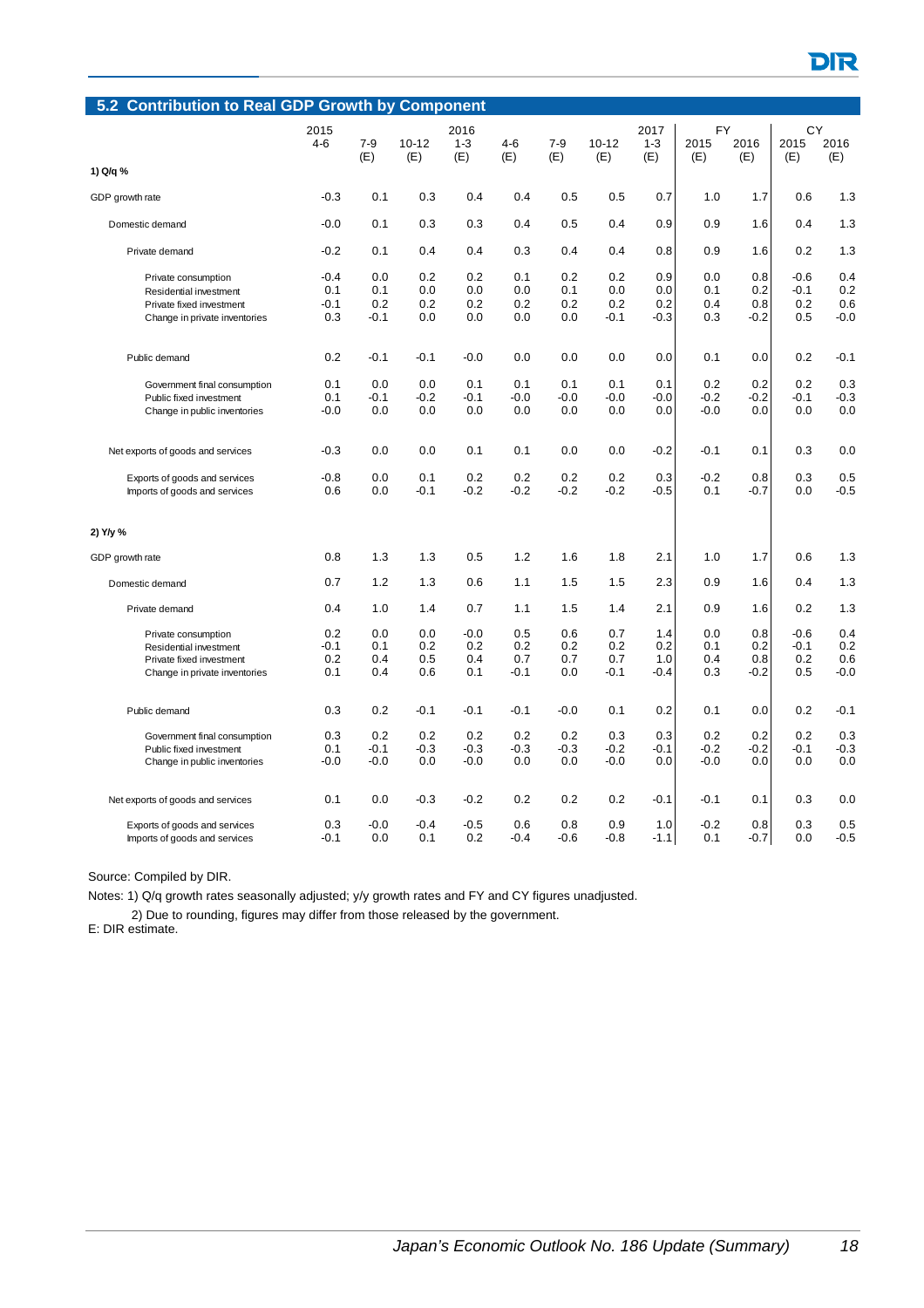

| <b>Major Assumptions</b><br>6.1                   |               |               |               |         |         |        |               |               |            |         |               |        |
|---------------------------------------------------|---------------|---------------|---------------|---------|---------|--------|---------------|---------------|------------|---------|---------------|--------|
|                                                   | 2013          |               |               | 2014    |         |        |               | 2015          |            |         |               |        |
|                                                   | $4 - 6$       | $7-9$         | $10 - 12$     | $1 - 3$ | $4 - 6$ | $7-9$  | $10 - 12$     | $1 - 3$       | FY<br>2013 | 2014    | CY<br>2013    | 2014   |
|                                                   |               |               |               |         |         |        |               |               |            |         |               |        |
|                                                   |               |               |               |         |         |        |               |               |            |         |               |        |
| 1) World economy                                  |               |               |               |         |         |        |               |               |            |         |               |        |
| Economic growth of major trading partners         |               |               |               |         |         |        |               |               |            |         |               |        |
| Y/y %                                             | 2.8           | 3.0           | 3.4           | 3.2     | 3.3     | 3.5    | 3.2           | 3.3           | 3.1        | 3.4     | 3.0           | 3.3    |
|                                                   |               |               |               |         |         |        |               |               |            |         |               |        |
| Crude oil price (WTI futures; \$/bbl)             | 94.2          | 105.8         | 97.6          | 98.6    | 103.0   | 97.2   | 73.2          | 48.6          | 99.1       | 80.5    | 98.0          | 92.9   |
| $Y/y$ %                                           | 0.9           | 14.8          | 10.6          | 4.5     | 9.4     | $-8.1$ | $-25.0$       | $-50.7$       | 7.6        | $-18.7$ | 4.1           | $-5.2$ |
| 2) US economy                                     |               |               |               |         |         |        |               |               |            |         |               |        |
|                                                   |               |               |               | 15,725  | 15,902  | 16,069 |               |               |            |         |               |        |
| Real GDP (chained [2009]; \$ bil; SAAR)           | 15,500<br>1.1 | 15,614<br>3.0 | 15,762<br>3.8 | $-0.9$  | 4.6     | 4.3    | 16,151<br>2.1 | 16,177<br>0.6 | 15,650     | 16,075  | 15,583 15,962 |        |
| Q/q %, SAAR<br>Y/y %                              | 0.9           | 1.5           | 2.5           | 1.7     | 2.6     | 2.9    | 2.5           | 2.9           | 1.7        | 2.7     | 1.5           | 2.4    |
| Consumer Price Index                              |               |               |               |         |         |        |               |               |            |         |               |        |
| (1982-84 avg=100)                                 | 232.1         | 233.4         | 234.2         | 235.4   | 236.8   | 237.5  | 237.0         | 235.2         | 233.8      | 236.7   | 233.0         | 236.7  |
| Q/q %, SAAR                                       | $-0.1$        | 2.3           | 1.4           | 2.1     | 2.4     | 1.2    | $-0.9$        | $-3.1$        |            |         |               |        |
| $Y/y$ %                                           | 1.4           | 1.6           | 1.2           | 1.4     | 2.1     | 1.8    | 1.2           | $-0.1$        | 1.4        | 1.3     | 1.5           | 1.6    |
| Producer Price Index                              |               |               |               |         |         |        |               |               |            |         |               |        |
| (Finished goods; 1982=100)                        | 195.7         | 196.8         | 197.6         | 199.6   | 201.3   | 201.5  | 198.9         | 193.1         | 197.4      | 198.8   | 196.6         | 200.4  |
| Q/q %, SAAR                                       | $-1.4$        | 2.2           | 1.6           | 4.2     | 3.4     | 0.5    | $-5.1$        | $-11.2$       |            |         |               |        |
| $Y/y$ %                                           | 1.5           | 1.2           | 0.8           | 1.6     | 2.8     | 2.5    | 0.8           | $-3.2$        | 1.3        | 0.7     | 1.2           | 1.9    |
| FF rate (%)                                       | 0.25          | 0.25          | 0.25          | 0.25    | 0.25    | 0.25   | 0.25          | 0.25          | 0.25       | 0.25    | 0.25          | 0.25   |
| (Target rate for the forecast period, end-period) |               |               |               |         |         |        |               |               |            |         |               |        |
| Government bond yield (10 year; %)                | 2.00          | 2.71          | 2.75          | 2.76    | 2.62    | 2.50   | 2.28          | 1.97          | 2.55       | 2.34    | 2.35          | 2.54   |
| 3) Japanese economy                               |               |               |               |         |         |        |               |               |            |         |               |        |
| Nominal government final consumption              |               |               |               |         |         |        |               |               |            |         |               |        |
| Y tril; SAAR                                      | 98.7          | 98.7          | 98.6          | 99.2    | 100.7   | 101.2  | 101.6         | 102.2         | 98.8       | 101.5   | 98.8          | 100.7  |
| Q/q %, SAAR                                       | $-2.1$        | $-0.1$        | $-0.4$        | 2.6     | 6.3     | 2.0    | 1.5           | 2.3           |            |         |               |        |
| Y/y %                                             | 2.5           | 1.9           | 1.0           | 0.0     | 2.1     | 2.7    | 3.0           | 3.1           | 1.3        | 2.7     | 1.7           | 2.0    |
| Nominal public fixed investment                   |               |               |               |         |         |        |               |               |            |         |               |        |
| Y tril; SAAR                                      | 22.3          | 23.6          | 23.9          | 23.9    | 24.4    | 24.9   | 25.0          | 24.7          | 23.6       | 24.8    | 23.0          | 24.6   |
| Q/q %, SAAR                                       | 11.4          | 25.4          | 5.2           | $-1.3$  | 8.4     | 9.7    | 0.6           | $-4.6$        |            |         |               |        |
| Y/y %                                             | 4.5           | 16.0          | 18.8          | 8.7     | 8.3     | 5.9    | 5.0           | 2.6           | 12.4       | 5.1     | 9.5           | 6.8    |
| Exchange rate (Y/\$)                              | 98.8          | 98.9          | 100.4         | 102.8   | 102.1   | 103.9  | 114.5         | 119.1         | 100.2      | 109.9   | 97.6          | 105.8  |
| (Y/E)                                             | 129.6         | 130.7         | 139.9         | 140.3   | 139.5   | 137.8  | 143.8         | 132.6         | 135.1      | 138.4   | 130.6         | 140.3  |
| Call rate (end-period; %)                         | 0.10          | 0.10          | 0.10          | 0.10    | 0.10    | 0.10   | 0.10          | 0.10          | 0.10       | 0.10    | 0.10          | 0.10   |

Notes: 1) Japanese consumption tax hike expected in April 2017.

2) Due to rounding, figures may differ from those released by the government.